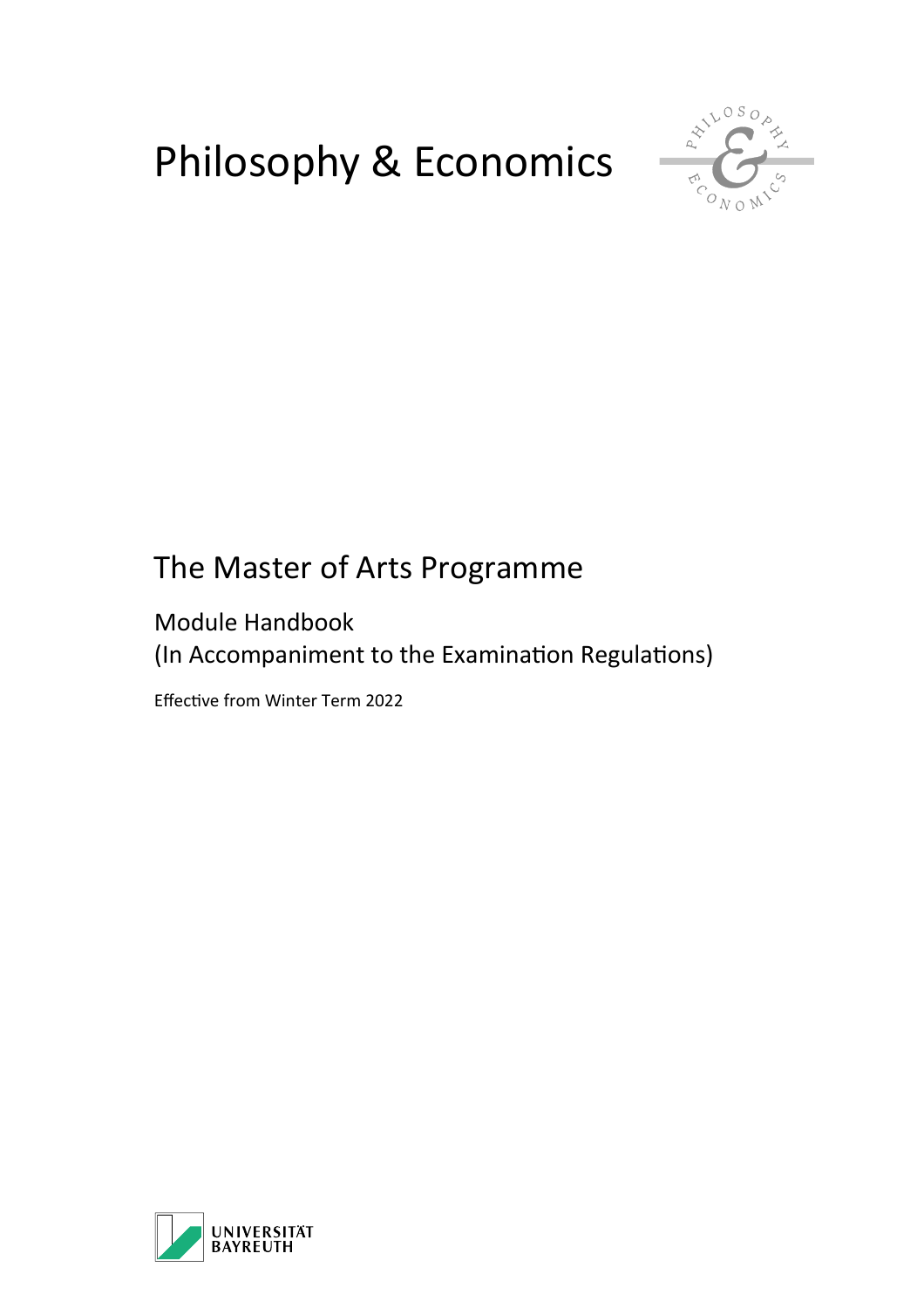#### Contents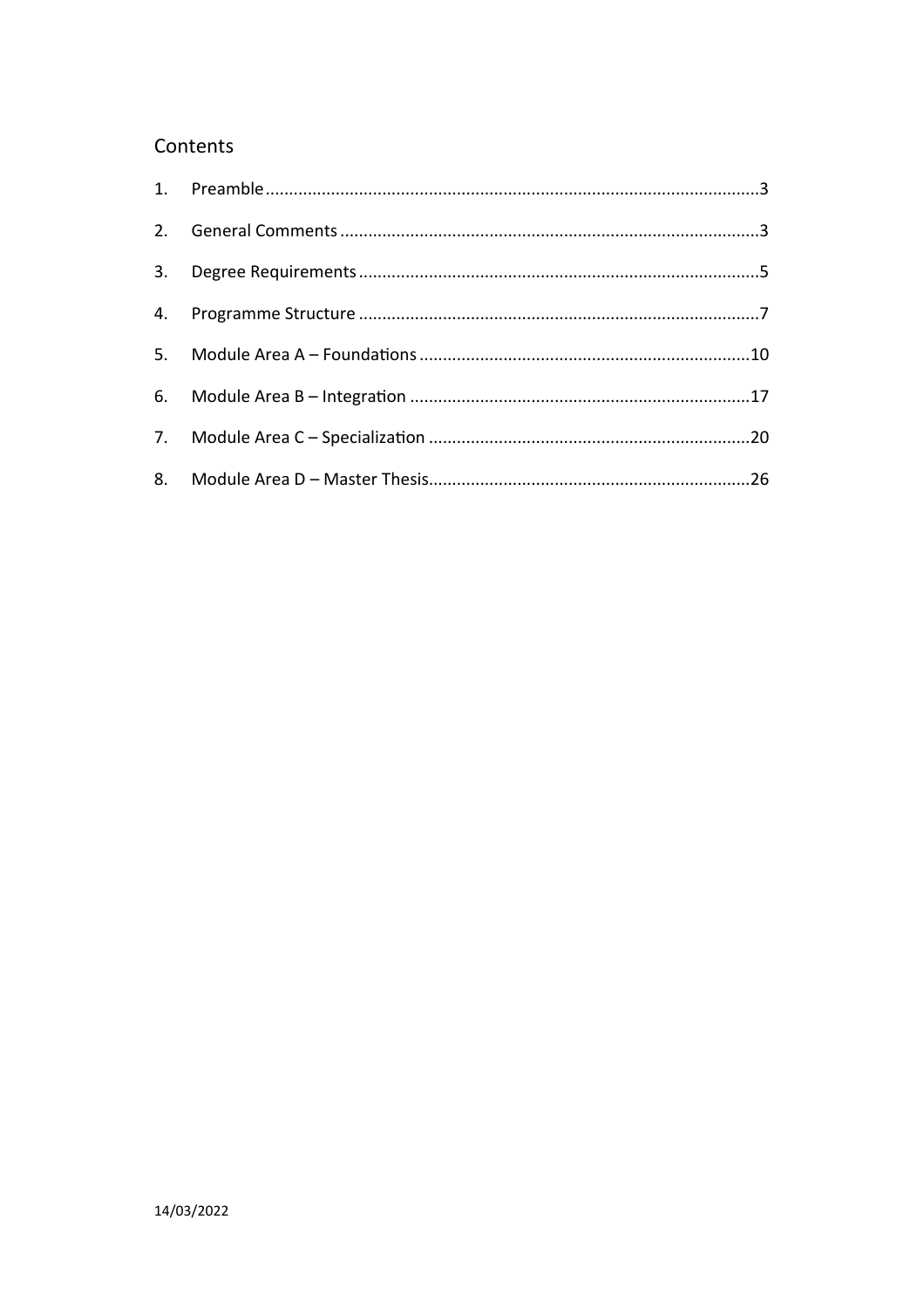#### 1. Preamble

The Master's Programme in Philosophy and Economics is organised and taught by both the departments of philosophy and economics of the University of Bayreuth (UBT). It is a unique two-year (120 ECTS) English language course of studies offering a rigorous graduate level education in core areas of economics and core areas of philosophy especially relevant to economics.

The programme is targeted at students with an interest in obtaining an advanced analytical and quantitative training as a foundation for pursuing research-based careers in academia, public service, and business. The target group of students are economists and philosophers who are intent on sharpening their abilities in normative reflection, on deepening their knowledge of subjects they have pursued during their Bachelor's studies(in philosophy & economics, philosophy, economics or a cognate discipline) and on broadening and enhancing their methodological skills in key areas relevant to both disciplines.

This Module Handbook is in accompaniment to the Examination Regulations governing the Programme.

#### 2. General Comments

#### **2.1 Period of Study**

The period of study is four semesters full-time. Enrolment into the programme is possible only in the winter semester. It is possible to complete the programme in less than four semesters if all requirements have been met.

#### **2.2 Language**

The official programme language is English.

#### **2.3 Structure**

The programme consists of four module areas:

- $\bullet$  A Foundations
- B Integration
- C Specialization
- D Master Thesis

The simple modular structure of the programme and the use of the ECTS system permits comparability of courses and performance within the European Higher Education Area. The balance of compulsory and elective modules also guarantees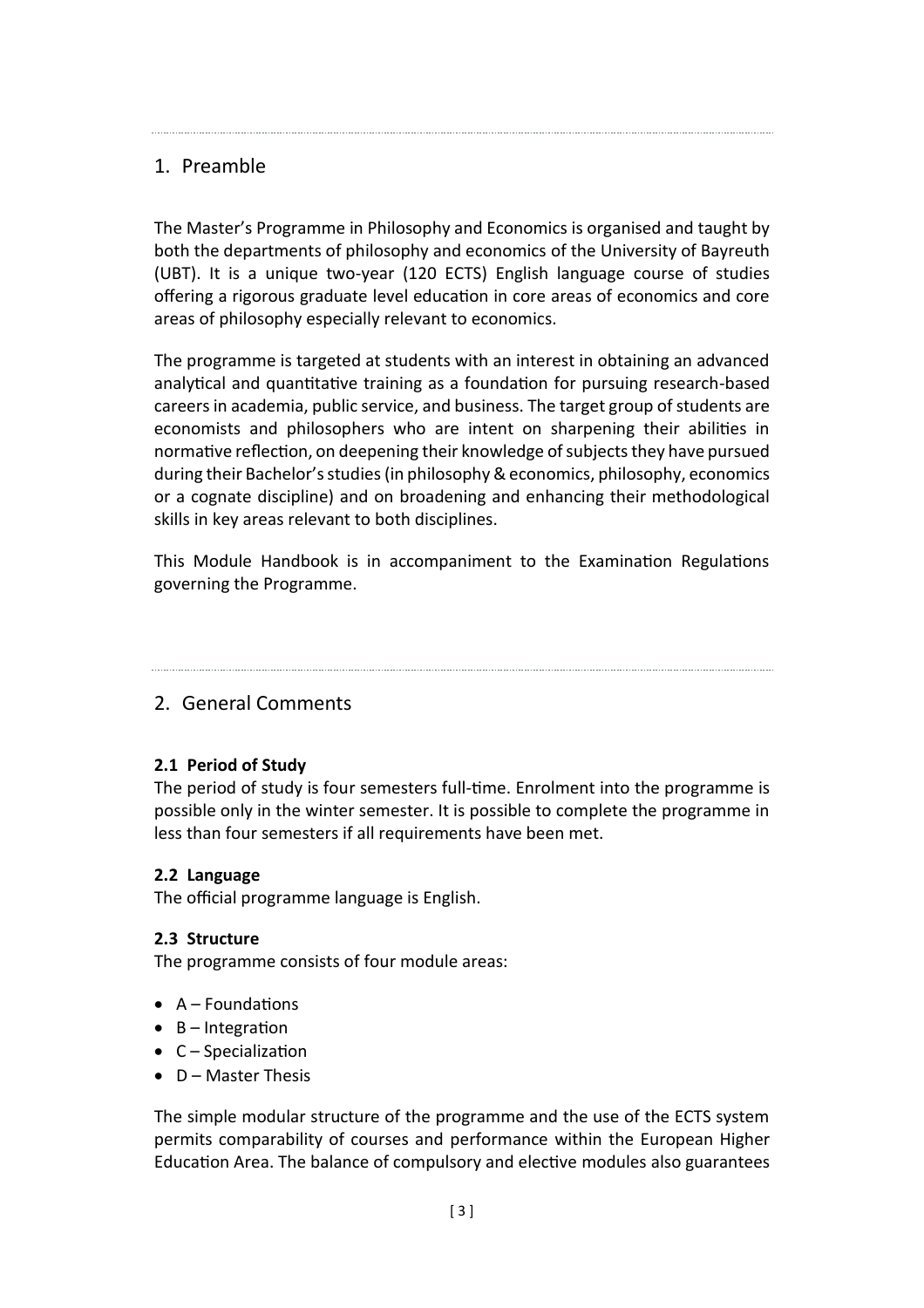that students obtain solid foundational knowledge of the respective disciplines while at the same time having ample opportunity to specialize.

#### **2.4 Denotation**

Each *module area* consists of one or more *modules*, which are general descriptions of curricular content. A *course* is a particular application of a module, i.e., a module can be instantiated by one or more courses covering the module curriculum.

#### **2.5 Content and Scheduling of Courses**

Information on the exact content of courses can be obtained from the webpages of the responsible departmental units or from the UBT e-learning platform. Courses pertaining to other MA programmes at UBT are listed in the respective module handbooks. The exact scheduling of courses will be announced each semester in the UBT Course Directory *(Vorlesungsverzeichnis*).

#### **2.6 Class Sizes**

Courses such as exercises and advanced seminars must not exceed 60 or 15 students respectively. MA level lecture courses should be interactive and must not exceed 100 students.

#### **2.7 Didactical Forms**

The exact didactical form will depend on the courses. In general, there are four such forms:

- **Lectures [L].** The purpose of this form is to provide a systematic presentation of the main topics within a special discipline. The lectures are to transmit methodological knowledge as well as general and specific substantial knowledge. Lecture courses are to be organized in an interactive way. Supplementary to written exams students should have the opportunity to write essays and make short class presentations.
- **Exercises[E].** The purpose of this form is to provide the opportunity to examine specific themes in depth. Exercise sessions should especially emphasize the application and practical relevance of theory.
- **Advanced Seminars [S].** The purpose of this form is to provide an opportunity for the student to develop a specialization in a specific area. A graded seminar is to be assessed by an extended piece of written work.
- **Self-study.** In addition to attending lectures, exercises, and seminars, self-study provides the opportunity for the student to develop their skills of independent thought, research, and analysis. Self-study includes class preparation and revision as well as independent literature search and reading under the guidance of the course instructor.

#### **2.8 Prerequisites for Enrolment**

The prerequisites for enrolment into the MA Philosophy & Economics Programme are governed by the general statutes of the UBT and the Examination Regulations governing the programme.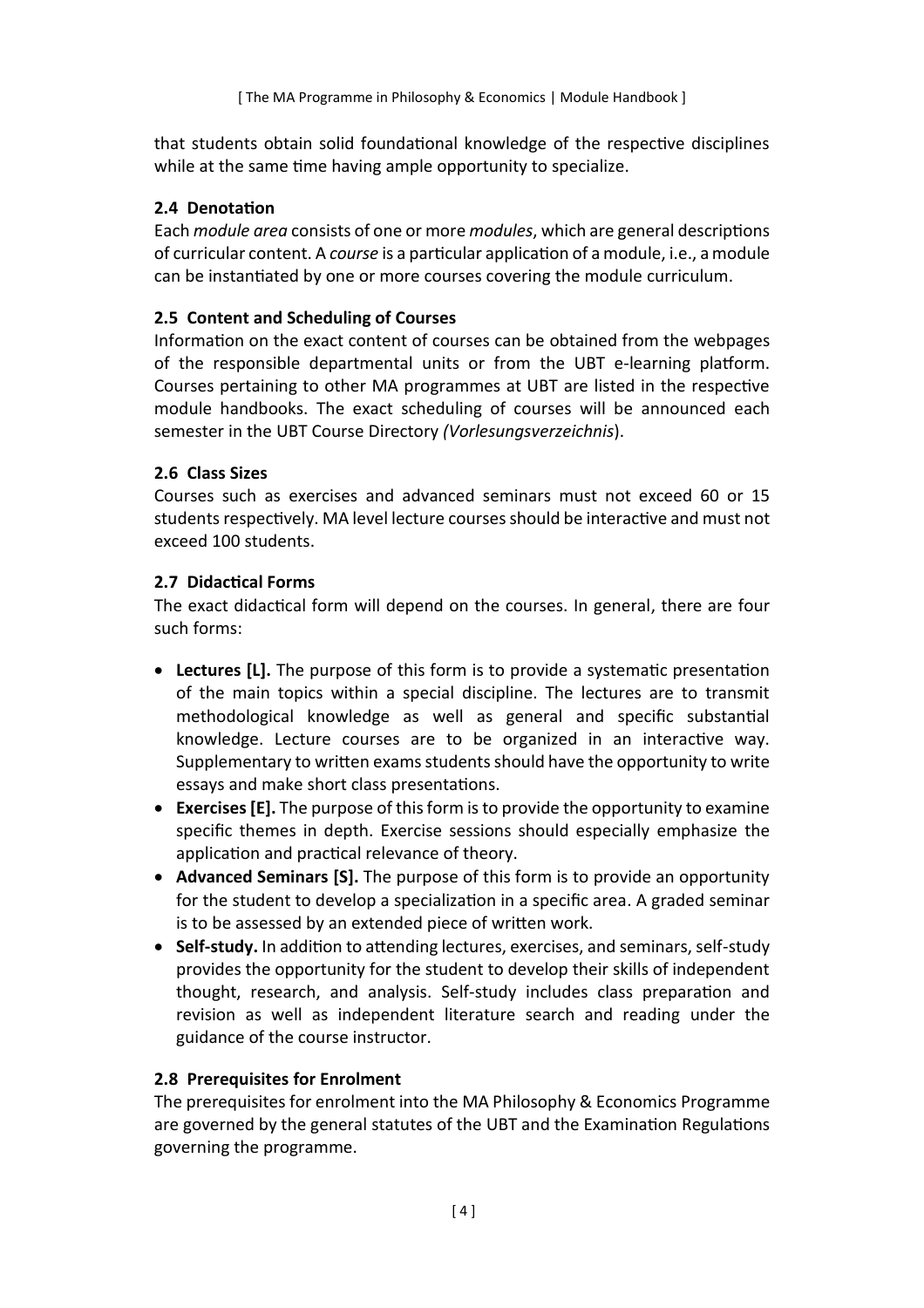#### **2.9 Workload**

1 ECTS corresponds to approximately 30 hours of work, including the attendance, preparation and follow-up of lectures, exercises, and seminars as well as exam preparation and writing of term papers. The weekly contact hours (*Semesterwochenstuden, SWS*) amount to approximately 15 per semester, i.e., on average students spend 15 hours (of 45 minutes each) per week in class. Detailed breakdowns of workloads can be found in the module tables below.

#### 3. Degree Requirements

In order successfully to obtain the UBT Master's Degree in Philosophy & Economics, you need to complete 120 ECTS of modules. The programme has a simple four-part modular structure.

#### **3.1 Module Area A – Foundations (48 ECTS)**

- 3 compulsory modules in philosophy: Ethics, Political Philosophy, and Philosophy of the Social Sciences (each 8 ECTS). These modules are assessed by unseen written examinations and seminar papers.
- 3 compulsory modules in economics: Advanced Microeconomics, Advanced Macroeconomics, and Advanced Empirical Economics (each 8 ECTS). These modules are assessed by unseen written examinations.

The six modules provide the student with the advanced training in normative and methodological reflection and quantitative as well as modelling skills required to follow advanced specialist courses in both, the philosophical and the economic discipline. The conception of interdisciplinarity being applied here is the ability to reason, reflect, and converse easily in either discipline and comprehend the application of specialist methods and theoretical frameworks for studying a set of problems that are of interest to both philosophers and economists alike.

#### **3.2 Module Area B – Integration (12 ECTS)**

- 1 compulsory practical research module: Philosophy-&-Economics (Integrative) Seminar (8 ECTS). This module is assessed by a seminar presentation and a seminar paper.
- 1 compulsory integrative module: Research Seminar (4 ECTS, ungraded). Credits are awarded by means of a presentation after the student has attended 20 individual research presentations (in the second and third semester) from the departmental research series organized by the departments of philosophy and economics.

The Philosophy-&-Economics (Integrative) Seminar allows students to actively apply their skills in philosophical analysis to a series of micro-, macro- and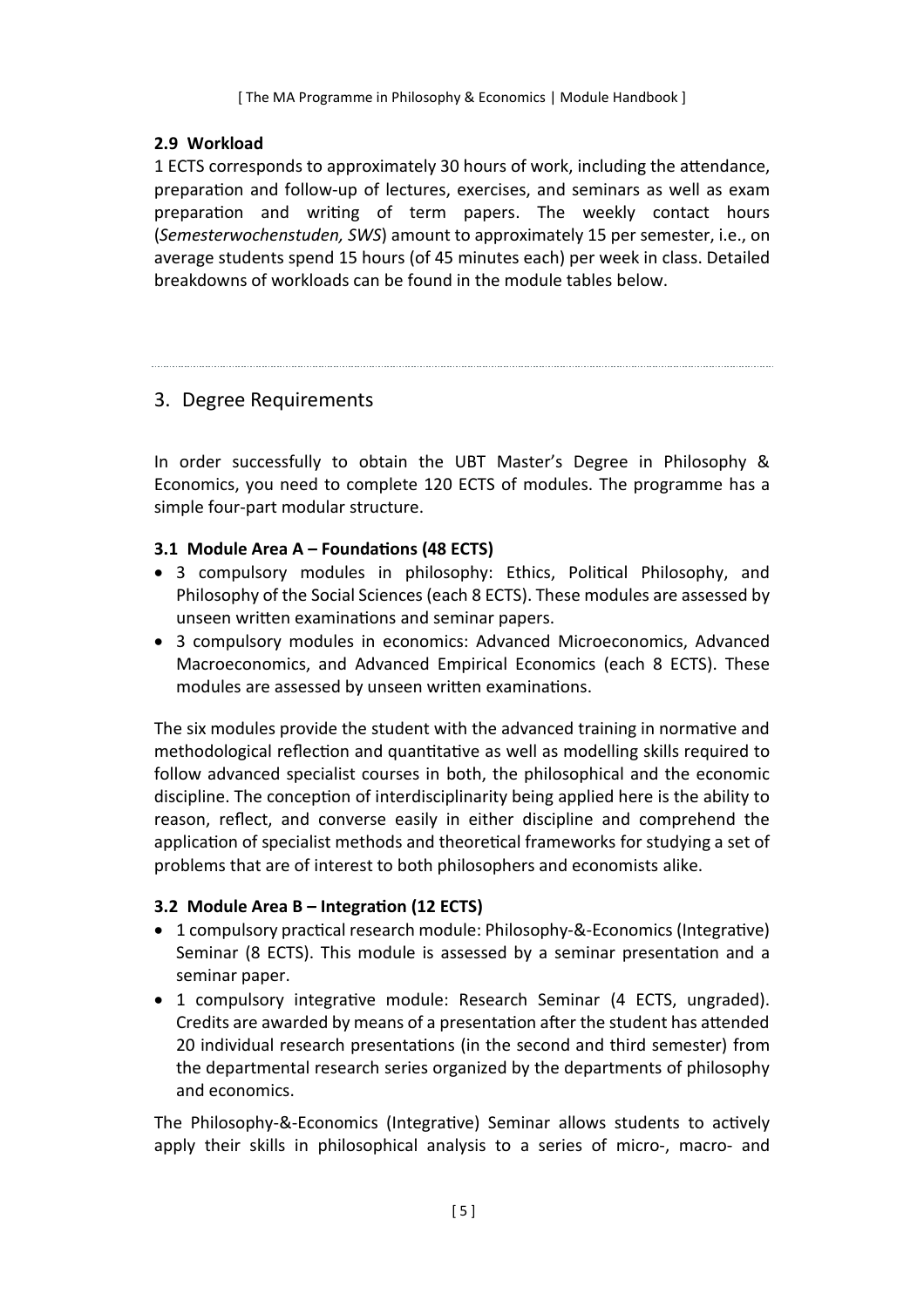empirical economic problems that are especially relevant to issues of public policy. Under the guidance of academic supervisors, students develop their own research projects relating to a selected subject area.

The Research Seminar familiarizes students with current research in philosophy and economics. By participating in the research presentations hosted regularly at UBT, students become socialized into the world of research. Also, the seminar provides students with the opportunity to collect ideas for their Master thesis research project.

#### **3.3 Module Area C – Specialization (30 ECTS)**

• 5 modules of 6 ECTS from *any* MA level course offered by the departments of Philosophy and Economics or any MA level course offered in cognate disciplines (e.g. Mathematics, Business Administration), subject to approval by the Programme Coordinators.

#### **3.4 Module Area D – Master Thesis (30 ECTS)**

- 1 MA thesis of 28 ECTS.
- 1 Thesis Seminar of 2 ECTS (ungraded) in which students present their MA thesis research project to the examination board and members of both faculties.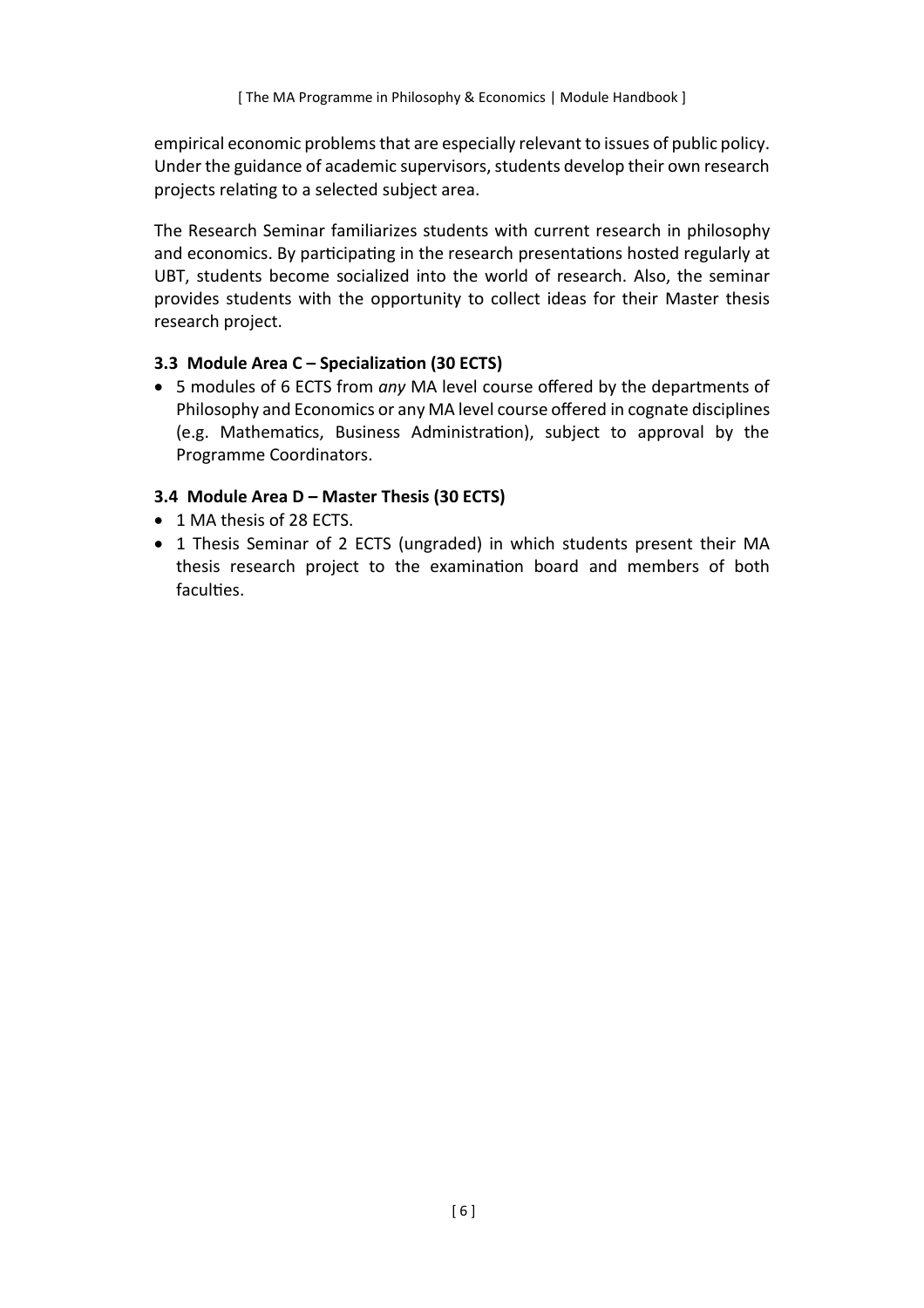### 4. Programme Structure

#### **4.1 Module Areas**

t,

|                                                                                                                                                                                                                                                                                                                 | Philosophy & Economics Master's Degree Programme                                                                                                                                                                                                                                                |                                                                                                                                                                                                                                        |                                                                                                                                                  |                                                                                                                                    | <b>ECTS</b> |
|-----------------------------------------------------------------------------------------------------------------------------------------------------------------------------------------------------------------------------------------------------------------------------------------------------------------|-------------------------------------------------------------------------------------------------------------------------------------------------------------------------------------------------------------------------------------------------------------------------------------------------|----------------------------------------------------------------------------------------------------------------------------------------------------------------------------------------------------------------------------------------|--------------------------------------------------------------------------------------------------------------------------------------------------|------------------------------------------------------------------------------------------------------------------------------------|-------------|
|                                                                                                                                                                                                                                                                                                                 | $A - Foundations$<br>Philosophy Foundations (3 modules of 8 ECTS)<br>A1 Ethics<br>A2 Political Philosophy<br>A3 Philosophy of the Social Sciences                                                                                                                                               |                                                                                                                                                                                                                                        | Economics Foundations (3 modules of 8 ECTS)<br>A4 Advanced Microeconomics I<br>A5 Advanced Macroeconomics I<br>A6 Advanced Empirical Economics I |                                                                                                                                    | 48          |
|                                                                                                                                                                                                                                                                                                                 | $B$ – Integration<br>B1 Philosophy-&-Economics (Integrative) Seminar (8 ECTS)<br>B2 Research Seminar (4 ECTS)*                                                                                                                                                                                  |                                                                                                                                                                                                                                        |                                                                                                                                                  |                                                                                                                                    | 12          |
|                                                                                                                                                                                                                                                                                                                 | C-Specialization (5 modules of 6 ECTS)<br><b>C1 Philosophy Electives</b><br>Practical Philosophy,<br>Theoretical Philosophy,<br>Epistemology,<br>Moral Philosophy,<br><b>Political Philosophy</b>                                                                                               | <b>C2 Economics Electives</b><br><b>Microeconomics</b><br><b>Macroeconomics</b><br>Institutional Economics<br><b>Empirical Economics Research</b><br>Money and International Trade<br><b>Public Finance</b><br><b>Health Economics</b> |                                                                                                                                                  | C3 Electives in cognate<br>disciplines**<br><b>Business Administration,</b><br>Health Economics,<br>History and Economics,<br>etc. | 30          |
|                                                                                                                                                                                                                                                                                                                 | D-Master Thesis<br>D1 Master Thesis (28 ECTS)<br>D2 Thesis Seminar (2 ECTS)***                                                                                                                                                                                                                  |                                                                                                                                                                                                                                        |                                                                                                                                                  |                                                                                                                                    | 30          |
|                                                                                                                                                                                                                                                                                                                 | $\ast$<br>The Research Seminar comprises the attendance of 20 individual research presentations (in the second and third<br>semesters of study) from the research series organized by the departments of philosophy and economics. Credits are<br>awarded by means of an ungraded presentation. |                                                                                                                                                                                                                                        |                                                                                                                                                  | 120                                                                                                                                |             |
| Elective modules in cognate disciplines can be chosen upon approval of the program coordinators.<br>*** In the Thesis Seminar, students present their MA thesis research project to the examination board and members of<br>both faculties.<br>Foundations<br><b>MA Thesis</b><br>Integration<br>Specialization |                                                                                                                                                                                                                                                                                                 |                                                                                                                                                                                                                                        |                                                                                                                                                  |                                                                                                                                    |             |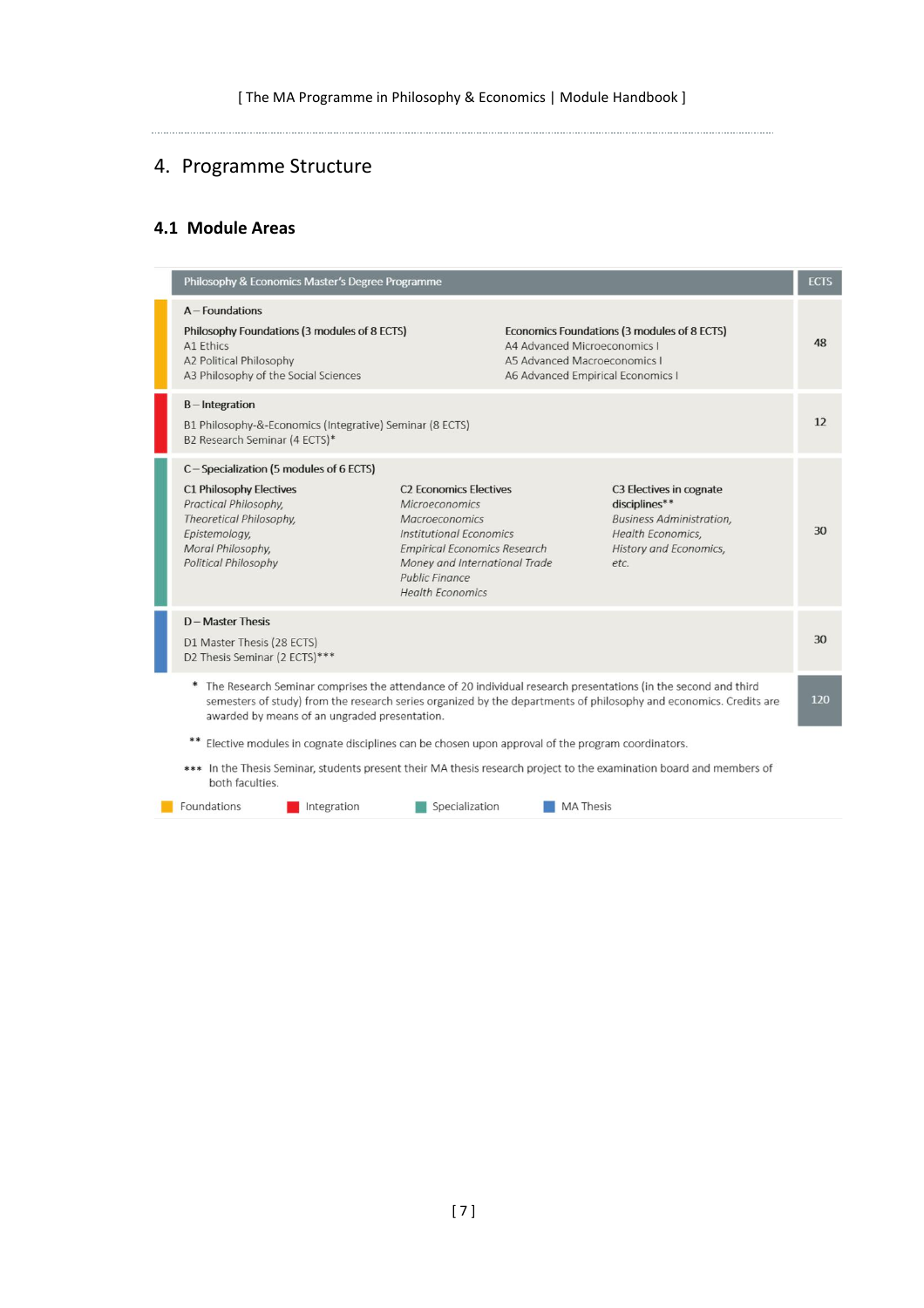#### **4.2 Semester Schedule**

| Semester 1                           | <b>SWS</b> | <b>FCTS</b> |
|--------------------------------------|------------|-------------|
| A5 Advanced Macroeconomics I         |            |             |
| A6 Advanced Empirical Economics I    |            |             |
| A1 Fthics                            |            |             |
| A3 Philosophy of the Social Sciences | 4          |             |
|                                      | 16         |             |

| Semester 2                      | <b>SWS</b> | <b>FCTS</b>     |
|---------------------------------|------------|-----------------|
| A4 Advanced Microeconomics L    |            |                 |
| A2 Political Philosophy         |            |                 |
| B <sub>2</sub> Research Seminar |            |                 |
| C1/C2/C3 Electives (2 modules)  | $4-6$      | $\overline{12}$ |
|                                 | 14-16      |                 |

| Semester 3                                      | <b>SWS</b> | <b>FCTS</b> |
|-------------------------------------------------|------------|-------------|
| B1 Philosophy-&-Economics (Integrative) Seminar |            |             |
| <b>B2 Research Seminar</b>                      |            |             |
| C1/C2/C3 Electives (3 modules)                  | $6-9$      | 18          |
|                                                 | $10-13$    |             |

| Semester 4        | SWS <b>FCTS</b> |
|-------------------|-----------------|
| D1 Master Thesis  |                 |
| D2 Thesis Seminar |                 |

| Total SWS 42-47   |     |
|-------------------|-----|
| <b>Total ECTS</b> | 12O |

- **Foundations**
- Integration
- Specialization
- Master Thesis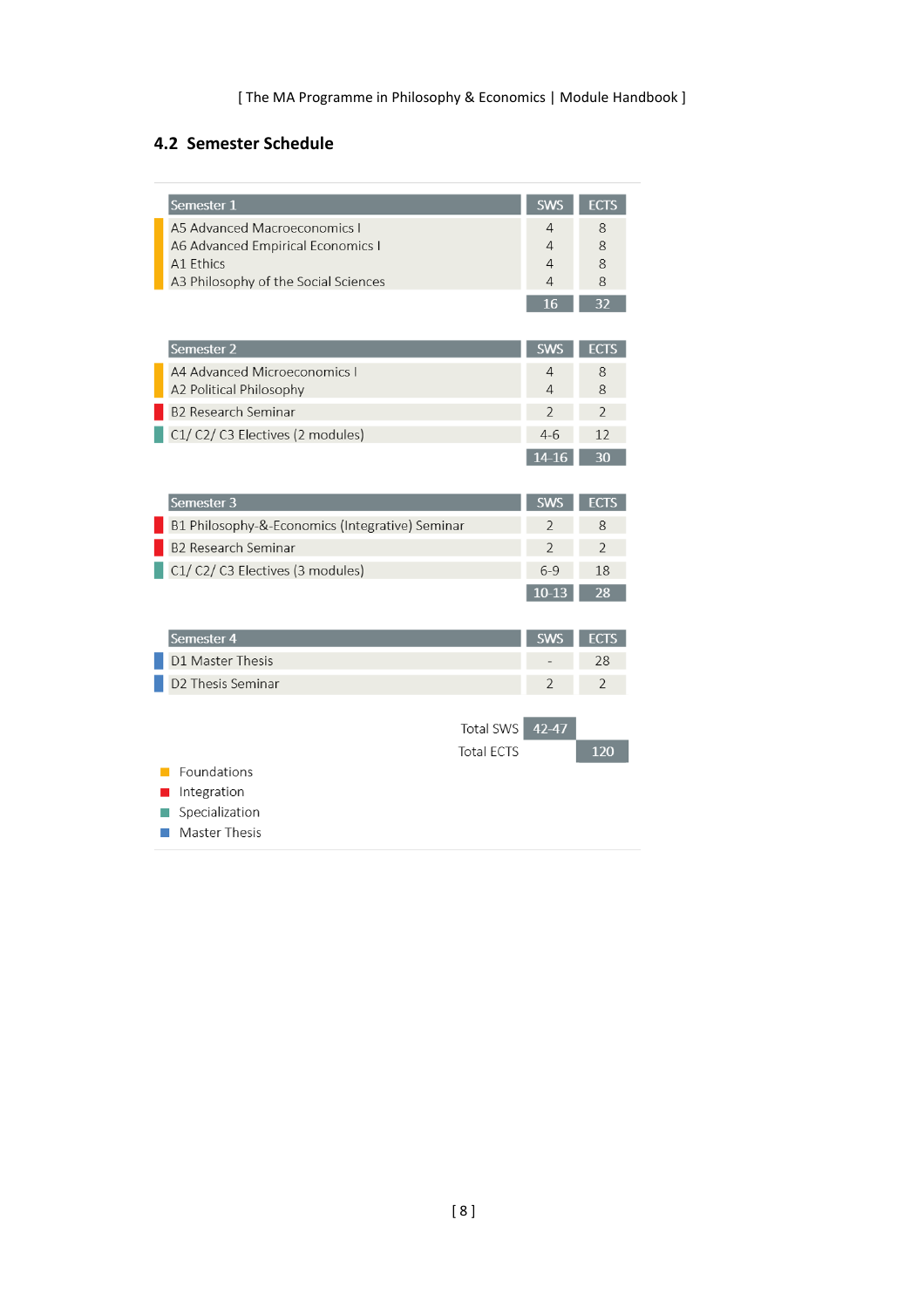#### **4.3 Summary Table (incl. SWS, ECTS, Assessment)**

| <b>Module Areas   Modules</b>                   | <b>SWS</b>     | <b>Type</b> | <b>ECTS</b>    | <b>Assessment</b> |
|-------------------------------------------------|----------------|-------------|----------------|-------------------|
| $A - Foundations$                               |                |             |                |                   |
| A1 Ethics                                       | $2+2$          | $L + S$     | 8              | WE, E             |
| A2 Political Philosophy                         | $2 + 2$        | $L + S$     | 8              | WE, E             |
| A3 Philosophy of the Social Sciences            | $2+2$          | $L + S$     | 8              | WE, E             |
| A4 Advanced Microeconomics I                    | $2 + 2$        | $L + ES$    | 8              | <b>WE</b>         |
| A5 Advanced Macroeconomics I                    | $2+2$          | $L + ES$    | 8              | WE                |
| A6 Advanced Empirical Economics I               | $2+2$          | $L + ES$    | 8              | WE                |
|                                                 | 24             |             | 48             |                   |
| $B$ – Integration                               |                |             |                |                   |
| B1 Philosophy-&-Economics (Integrative) Seminar | 2              | S           | 8              | E, P              |
| B2 Research Seminar                             | $\overline{4}$ | S           | $\overline{4}$ | $\mathsf{P}$      |
|                                                 | 6              |             | 12             |                   |
| C - Specialization                              |                |             |                |                   |
| C1/ C2/ C3 5 Electives                          | $10 - 15$      | L, E, S     | 30             | WE/E/P/OE         |
|                                                 | $10 - 15$      |             | 30             |                   |
| D - Master Thesis                               |                |             |                |                   |
| D1 Master Thesis                                |                |             | 28             | Thesis            |
| D2 Thesis Seminar                               | $\overline{c}$ | S           | $\overline{c}$ | P                 |
|                                                 | $\overline{c}$ |             | 30             |                   |
|                                                 | $42 - 47$      |             | 120            |                   |

Key: L = lecture; S = seminar; ES = exercise session; WE = written examination; OE = oral examination;  $P =$  presentation;  $E =$  essay or seminar paper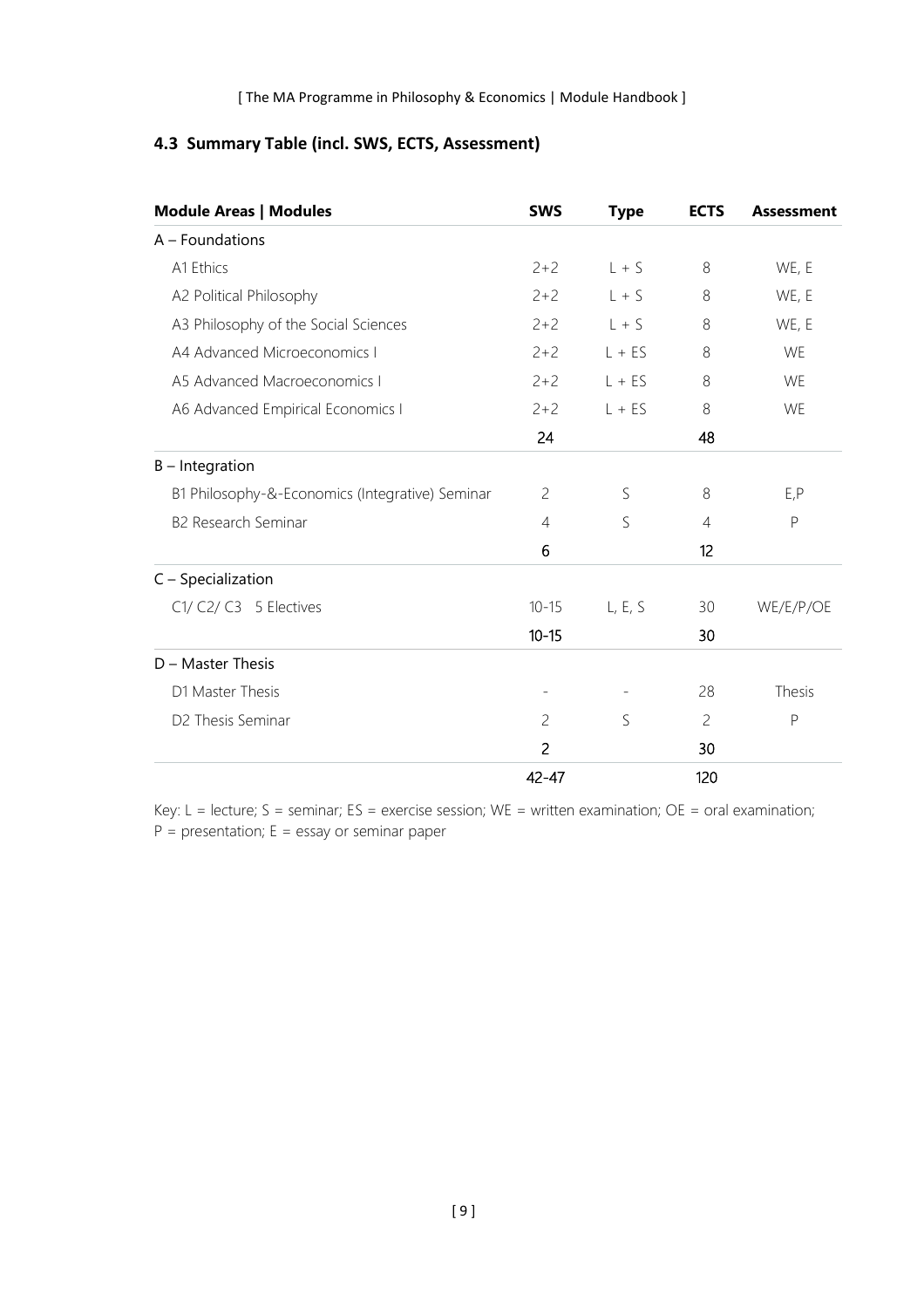#### 5. Module Area A – Foundations

This module area consists of 6 compulsory modules:

#### **Philosophy**

- A1 Ethics
- A2 Political Philosophy
- A3 Philosophy of the Social Sciences

#### **Economics**

- A4 Advanced Microeconomics I
- A5 Advanced Macroeconomics I
- A6 Advanced Empirical Economics I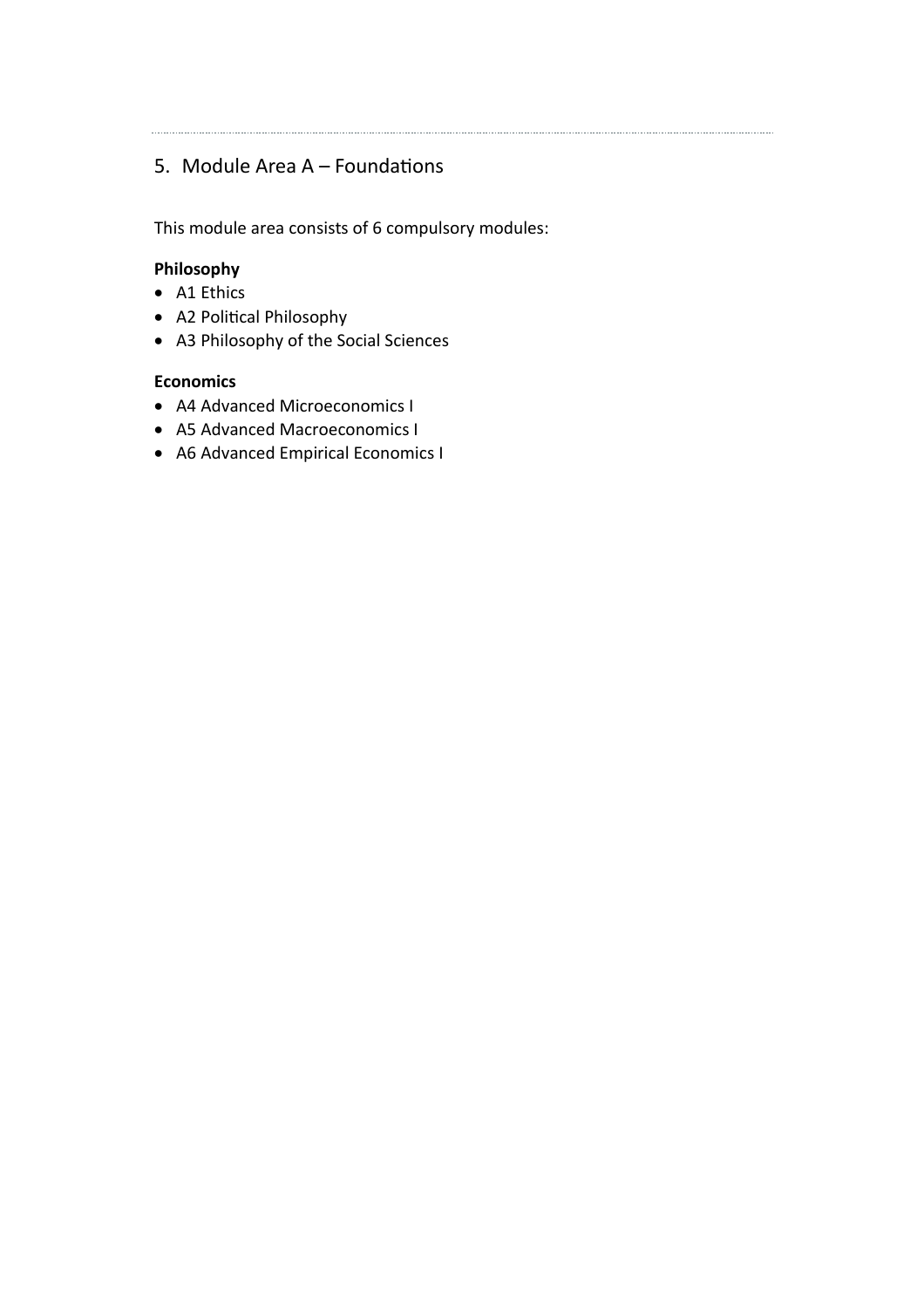| <b>Module Area</b>                                                                                                                                                                                                                                                                                                                                                                                                                                                                                                                                                                                                                                                                                                                                                                                                                                                                                                                                                                                                                   | <b>Foundations in Philosophy</b>                                                    |                                                                                                                                                   |  |
|--------------------------------------------------------------------------------------------------------------------------------------------------------------------------------------------------------------------------------------------------------------------------------------------------------------------------------------------------------------------------------------------------------------------------------------------------------------------------------------------------------------------------------------------------------------------------------------------------------------------------------------------------------------------------------------------------------------------------------------------------------------------------------------------------------------------------------------------------------------------------------------------------------------------------------------------------------------------------------------------------------------------------------------|-------------------------------------------------------------------------------------|---------------------------------------------------------------------------------------------------------------------------------------------------|--|
| Module Name                                                                                                                                                                                                                                                                                                                                                                                                                                                                                                                                                                                                                                                                                                                                                                                                                                                                                                                                                                                                                          | A1 Ethics                                                                           |                                                                                                                                                   |  |
| Responsible Unit<br>Professorship of Ethics                                                                                                                                                                                                                                                                                                                                                                                                                                                                                                                                                                                                                                                                                                                                                                                                                                                                                                                                                                                          |                                                                                     |                                                                                                                                                   |  |
| Language                                                                                                                                                                                                                                                                                                                                                                                                                                                                                                                                                                                                                                                                                                                                                                                                                                                                                                                                                                                                                             | English.                                                                            |                                                                                                                                                   |  |
| <b>Didactical Form</b>                                                                                                                                                                                                                                                                                                                                                                                                                                                                                                                                                                                                                                                                                                                                                                                                                                                                                                                                                                                                               | Lectures and seminars.                                                              |                                                                                                                                                   |  |
| The objective of this module is to provide a systematic overview of the<br>Content<br>major topics in contemporary ethics. This module is set to cover three<br>areas. First, it will cover topics from metaethics, i.e., an examination of<br>the general nature of ethics. This can include topics such as the status<br>of ethical claims (e.g., moral realism, relativism, cognitivism and non-<br>cognitivism, etc.), what grounds ethical claims (e.g., naturalism,<br>intuitionism), and the relationship of ethics to psychology. Second, the<br>module will examine topics in the main traditions of normative ethics,<br>i.e., deontology (e.g., Kant) and consequentialism (e.g., utilitarianism),<br>etc. You will study how each of these traditions deal with practical issues<br>for the 'just society' (e.g., rights, punishment, equality). In the third part,<br>you will appraise some alternative views and critiques of ethics, such as<br>feminism, virtue ethics, the significance of evolution, and Marxism. |                                                                                     |                                                                                                                                                   |  |
| Learning outcomes                                                                                                                                                                                                                                                                                                                                                                                                                                                                                                                                                                                                                                                                                                                                                                                                                                                                                                                                                                                                                    | • Knowledge of contemporary debates in ethics.<br>normative problems.<br>in ethics. | • Knowledge of and ability to apply ethical theory to the study of<br>• The ability to describe the practical implications of theoretical debates |  |
| Requirements                                                                                                                                                                                                                                                                                                                                                                                                                                                                                                                                                                                                                                                                                                                                                                                                                                                                                                                                                                                                                         | None.                                                                               |                                                                                                                                                   |  |
| Assessment                                                                                                                                                                                                                                                                                                                                                                                                                                                                                                                                                                                                                                                                                                                                                                                                                                                                                                                                                                                                                           | Written examination and essay.                                                      |                                                                                                                                                   |  |
| Workload                                                                                                                                                                                                                                                                                                                                                                                                                                                                                                                                                                                                                                                                                                                                                                                                                                                                                                                                                                                                                             | Lectures and seminars<br>Preparation and revision<br>Written work<br>Total          | 60 hrs<br>120 hrs<br>60 hrs<br>240 hrs                                                                                                            |  |
| <b>ECTS</b>                                                                                                                                                                                                                                                                                                                                                                                                                                                                                                                                                                                                                                                                                                                                                                                                                                                                                                                                                                                                                          | 8                                                                                   |                                                                                                                                                   |  |
| SWS                                                                                                                                                                                                                                                                                                                                                                                                                                                                                                                                                                                                                                                                                                                                                                                                                                                                                                                                                                                                                                  | 4                                                                                   |                                                                                                                                                   |  |
| Frequency                                                                                                                                                                                                                                                                                                                                                                                                                                                                                                                                                                                                                                                                                                                                                                                                                                                                                                                                                                                                                            | Winter semester                                                                     |                                                                                                                                                   |  |
| Module links                                                                                                                                                                                                                                                                                                                                                                                                                                                                                                                                                                                                                                                                                                                                                                                                                                                                                                                                                                                                                         | A2, A3, B1, B2, relevant electives                                                  |                                                                                                                                                   |  |
| Remarks                                                                                                                                                                                                                                                                                                                                                                                                                                                                                                                                                                                                                                                                                                                                                                                                                                                                                                                                                                                                                              | Recommended in the 1st year of study.                                               |                                                                                                                                                   |  |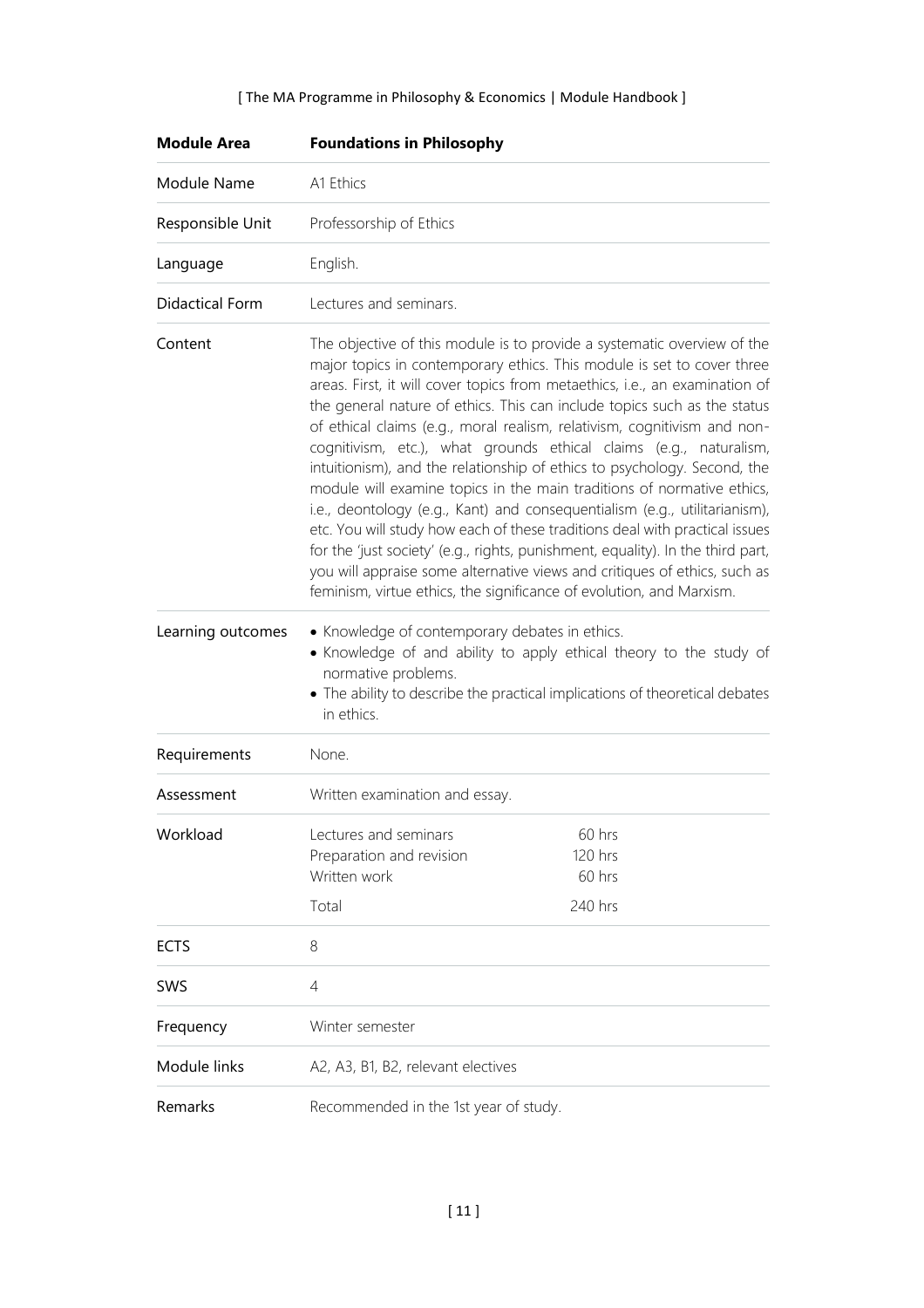| <b>Module Area</b>                                                                                                                                                                                                                                                                                                                                                                                                                                                                                                                                                                                                                                                                                                                                                                                                                                                                                                                                                                                                       | <b>Foundations in Philosophy</b>                                                                                                                                                                                                                          |                                        |  |
|--------------------------------------------------------------------------------------------------------------------------------------------------------------------------------------------------------------------------------------------------------------------------------------------------------------------------------------------------------------------------------------------------------------------------------------------------------------------------------------------------------------------------------------------------------------------------------------------------------------------------------------------------------------------------------------------------------------------------------------------------------------------------------------------------------------------------------------------------------------------------------------------------------------------------------------------------------------------------------------------------------------------------|-----------------------------------------------------------------------------------------------------------------------------------------------------------------------------------------------------------------------------------------------------------|----------------------------------------|--|
| Module Name                                                                                                                                                                                                                                                                                                                                                                                                                                                                                                                                                                                                                                                                                                                                                                                                                                                                                                                                                                                                              | A2 Political Philosophy                                                                                                                                                                                                                                   |                                        |  |
| Responsible Unit                                                                                                                                                                                                                                                                                                                                                                                                                                                                                                                                                                                                                                                                                                                                                                                                                                                                                                                                                                                                         | Professorship of Political Philosophy                                                                                                                                                                                                                     |                                        |  |
| Language                                                                                                                                                                                                                                                                                                                                                                                                                                                                                                                                                                                                                                                                                                                                                                                                                                                                                                                                                                                                                 | English.                                                                                                                                                                                                                                                  |                                        |  |
| Didactical Form                                                                                                                                                                                                                                                                                                                                                                                                                                                                                                                                                                                                                                                                                                                                                                                                                                                                                                                                                                                                          | Lectures and seminars.                                                                                                                                                                                                                                    |                                        |  |
| This module offers a systematic introduction to contemporary political<br>Content<br>philosophy, combining lectures and seminars. It comes in three parts.<br>The first part explores fundamental values and principles, raising<br>questions about the sources of legitimacy and authority, and the content<br>and scope of social justice. The second part introduces concepts<br>required to understand and assess the nature, impact and obligations<br>of political actors, institutions and structures, addressing questions of<br>agency and responsibility, and focusing on states, markets and firms.<br>The third part explores current challenges in political philosophy,<br>including debates about just war and the legitimate use of force. The<br>discussion of normative questions will originate from particular puzzles<br>and real questions in political debate, introduce historical writings where<br>doing so serves a systematic purpose, and reflect questions of method<br>all along the way. |                                                                                                                                                                                                                                                           |                                        |  |
| Learning outcomes                                                                                                                                                                                                                                                                                                                                                                                                                                                                                                                                                                                                                                                                                                                                                                                                                                                                                                                                                                                                        | • Knowledge of contemporary debates in political philosophy.<br>. The ability to apply political theory to the study of normative<br>problems.<br>• The ability to describe the practical implications of theoretical debates<br>in political philosophy. |                                        |  |
| Requirements                                                                                                                                                                                                                                                                                                                                                                                                                                                                                                                                                                                                                                                                                                                                                                                                                                                                                                                                                                                                             | None.                                                                                                                                                                                                                                                     |                                        |  |
| Assessment                                                                                                                                                                                                                                                                                                                                                                                                                                                                                                                                                                                                                                                                                                                                                                                                                                                                                                                                                                                                               | Written examination and essay.                                                                                                                                                                                                                            |                                        |  |
| Workload                                                                                                                                                                                                                                                                                                                                                                                                                                                                                                                                                                                                                                                                                                                                                                                                                                                                                                                                                                                                                 | Lectures and seminars<br>Preparation and revision<br>Written work<br>Total                                                                                                                                                                                | 60 hrs<br>120 hrs<br>60 hrs<br>240 hrs |  |
| <b>ECTS</b>                                                                                                                                                                                                                                                                                                                                                                                                                                                                                                                                                                                                                                                                                                                                                                                                                                                                                                                                                                                                              | 8                                                                                                                                                                                                                                                         |                                        |  |
| SWS                                                                                                                                                                                                                                                                                                                                                                                                                                                                                                                                                                                                                                                                                                                                                                                                                                                                                                                                                                                                                      | 4                                                                                                                                                                                                                                                         |                                        |  |
| Frequency                                                                                                                                                                                                                                                                                                                                                                                                                                                                                                                                                                                                                                                                                                                                                                                                                                                                                                                                                                                                                | Summer semester                                                                                                                                                                                                                                           |                                        |  |
| Module links                                                                                                                                                                                                                                                                                                                                                                                                                                                                                                                                                                                                                                                                                                                                                                                                                                                                                                                                                                                                             | A1, A3, B1, B2, relevant electives                                                                                                                                                                                                                        |                                        |  |
| Remarks                                                                                                                                                                                                                                                                                                                                                                                                                                                                                                                                                                                                                                                                                                                                                                                                                                                                                                                                                                                                                  | Recommended in the 1st year of study.                                                                                                                                                                                                                     |                                        |  |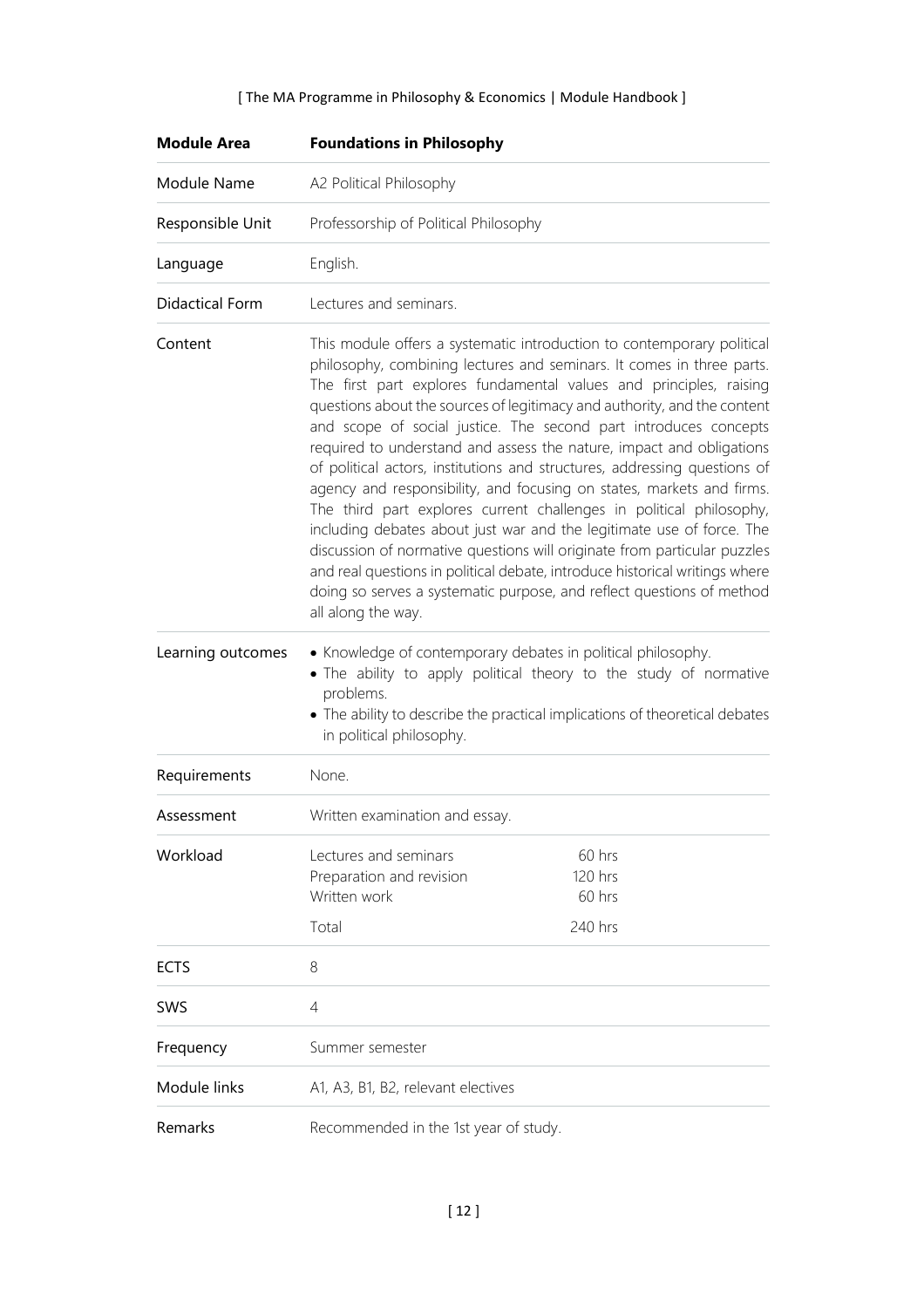| <b>Module Area</b>                                                                                                                                                                                                                                                                                                                                                                                                                                                                                                                                                                                                                                                                                                                                                                                                                                                               | <b>Foundations in Philosophy</b>                                           |                                                  |  |  |
|----------------------------------------------------------------------------------------------------------------------------------------------------------------------------------------------------------------------------------------------------------------------------------------------------------------------------------------------------------------------------------------------------------------------------------------------------------------------------------------------------------------------------------------------------------------------------------------------------------------------------------------------------------------------------------------------------------------------------------------------------------------------------------------------------------------------------------------------------------------------------------|----------------------------------------------------------------------------|--------------------------------------------------|--|--|
| Module Name                                                                                                                                                                                                                                                                                                                                                                                                                                                                                                                                                                                                                                                                                                                                                                                                                                                                      | A3 Philosophy of the Social Sciences                                       |                                                  |  |  |
| Responsible unit                                                                                                                                                                                                                                                                                                                                                                                                                                                                                                                                                                                                                                                                                                                                                                                                                                                                 |                                                                            | Junior Professor for the Philosophy of Economics |  |  |
| Language                                                                                                                                                                                                                                                                                                                                                                                                                                                                                                                                                                                                                                                                                                                                                                                                                                                                         | English.                                                                   |                                                  |  |  |
| <b>Didactical Form</b>                                                                                                                                                                                                                                                                                                                                                                                                                                                                                                                                                                                                                                                                                                                                                                                                                                                           | Lectures and seminars.                                                     |                                                  |  |  |
| Content<br>This module investigates the methodology of the social sciences,<br>especially how the social sciences can live up to the standards of science<br>despite facing special challenges due to their subject matter. The<br>module consists of four units. The first unit considers the role of values<br>and interpretation in the social sciences and asks whether the social<br>sciences can achieve any kind of objectivity. The second unit considers<br>the central goal of providing explanations and asks how important<br>explanatory standards can be met by the social sciences. The third unit<br>investigates whether acceptable explanations necessarily pertain to the<br>individual rather than the social level, while the fourth unit focuses on<br>the tricky question of whether mathematical models can provide<br>explanations-and if so, then how. |                                                                            |                                                  |  |  |
| Gain awareness and understanding of the most important issues in<br>Learning outcomes<br>٠<br>the philosophy of the social sciences.<br>Increase familiarity with the methodological practices of the<br>$\bullet$<br>individual social sciences.<br>Appreciate both the capacities and limitations of the social sciences<br>that result from their subject matter and methodology.<br>Improve the ability to synthesize different arguments and<br>viewpoints for a unified understanding or a new perspective                                                                                                                                                                                                                                                                                                                                                                 |                                                                            |                                                  |  |  |
| Requirements                                                                                                                                                                                                                                                                                                                                                                                                                                                                                                                                                                                                                                                                                                                                                                                                                                                                     | None.                                                                      |                                                  |  |  |
| Assessment                                                                                                                                                                                                                                                                                                                                                                                                                                                                                                                                                                                                                                                                                                                                                                                                                                                                       | Written examination and essay.                                             |                                                  |  |  |
| Workload                                                                                                                                                                                                                                                                                                                                                                                                                                                                                                                                                                                                                                                                                                                                                                                                                                                                         | Lectures and seminars<br>Preparation and revision<br>Written work<br>Total | 60 hrs<br>120 hrs<br>60 hrs<br>240 hrs           |  |  |
| <b>ECTS</b>                                                                                                                                                                                                                                                                                                                                                                                                                                                                                                                                                                                                                                                                                                                                                                                                                                                                      | 8                                                                          |                                                  |  |  |
| SWS                                                                                                                                                                                                                                                                                                                                                                                                                                                                                                                                                                                                                                                                                                                                                                                                                                                                              | 4                                                                          |                                                  |  |  |
| Frequency                                                                                                                                                                                                                                                                                                                                                                                                                                                                                                                                                                                                                                                                                                                                                                                                                                                                        | Winter semester                                                            |                                                  |  |  |
| Module links                                                                                                                                                                                                                                                                                                                                                                                                                                                                                                                                                                                                                                                                                                                                                                                                                                                                     | A1, A2, B1, B2, relevant electives                                         |                                                  |  |  |
| Remarks                                                                                                                                                                                                                                                                                                                                                                                                                                                                                                                                                                                                                                                                                                                                                                                                                                                                          | Recommended in the 1st year of study.                                      |                                                  |  |  |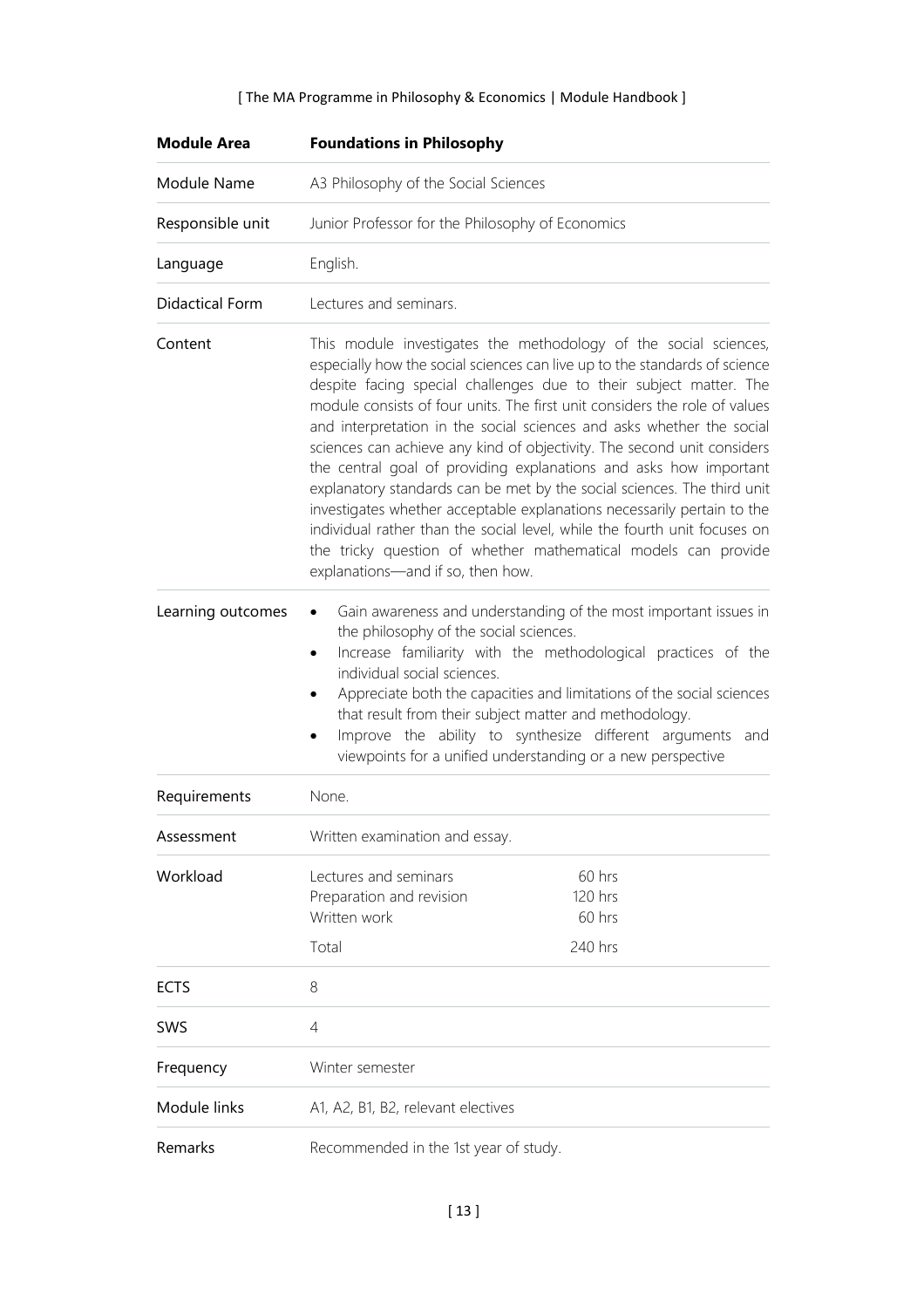| <b>Module Area</b>     | <b>Foundations in Economics</b>                                                                                                                                                                                                                                                                                                                                                                                                                                                                                                                                                                                                            |                                                 |  |
|------------------------|--------------------------------------------------------------------------------------------------------------------------------------------------------------------------------------------------------------------------------------------------------------------------------------------------------------------------------------------------------------------------------------------------------------------------------------------------------------------------------------------------------------------------------------------------------------------------------------------------------------------------------------------|-------------------------------------------------|--|
| Module Name            | A4 Advanced Microeconomics I                                                                                                                                                                                                                                                                                                                                                                                                                                                                                                                                                                                                               |                                                 |  |
| Responsible Unit       | Chair of Economics IV                                                                                                                                                                                                                                                                                                                                                                                                                                                                                                                                                                                                                      |                                                 |  |
| Language               | English.                                                                                                                                                                                                                                                                                                                                                                                                                                                                                                                                                                                                                                   |                                                 |  |
| <b>Didactical Form</b> | Lectures and exercises.                                                                                                                                                                                                                                                                                                                                                                                                                                                                                                                                                                                                                    |                                                 |  |
| Content                | The objective of this module is to enable students to comprehend<br>contemporary economic research articles and to identify their critical<br>premises. The focus is on individual decision and demand behaviour,<br>strategic interaction of firms as well as the assumptions underlying<br>models of perfect competition and their welfare implications. Students<br>study axioms of rationality and learn how to model economic decision-<br>making problems under risk and uncertainty. They will also learn how to<br>model normal and extensive form games and be able to analyse firm<br>behaviour and different market structures. |                                                 |  |
| Learning outcomes      | • Knowledge of contemporary debates in microeconomics.<br>• Knowledge of microeconomic modelling techniques<br>• The ability to modify and construct microeconomic models.                                                                                                                                                                                                                                                                                                                                                                                                                                                                 |                                                 |  |
| Requirements           | None.                                                                                                                                                                                                                                                                                                                                                                                                                                                                                                                                                                                                                                      |                                                 |  |
| Assessment             | Written examination.                                                                                                                                                                                                                                                                                                                                                                                                                                                                                                                                                                                                                       |                                                 |  |
| Workload               | Lectures and exercises<br>Preparation of lectures and exercises<br>Homework<br>Exam preparation<br>Total                                                                                                                                                                                                                                                                                                                                                                                                                                                                                                                                   | 60 hrs<br>60 hrs<br>60 hrs<br>60 hrs<br>240 hrs |  |
| <b>ECTS</b>            | 8                                                                                                                                                                                                                                                                                                                                                                                                                                                                                                                                                                                                                                          |                                                 |  |
| SWS                    | 4                                                                                                                                                                                                                                                                                                                                                                                                                                                                                                                                                                                                                                          |                                                 |  |
| Frequency              | Summer semester                                                                                                                                                                                                                                                                                                                                                                                                                                                                                                                                                                                                                            |                                                 |  |
| Module links           | A5, A6, B1, B2, relevant electives.                                                                                                                                                                                                                                                                                                                                                                                                                                                                                                                                                                                                        |                                                 |  |
| Remarks                | Recommended in the 1st year of study.                                                                                                                                                                                                                                                                                                                                                                                                                                                                                                                                                                                                      |                                                 |  |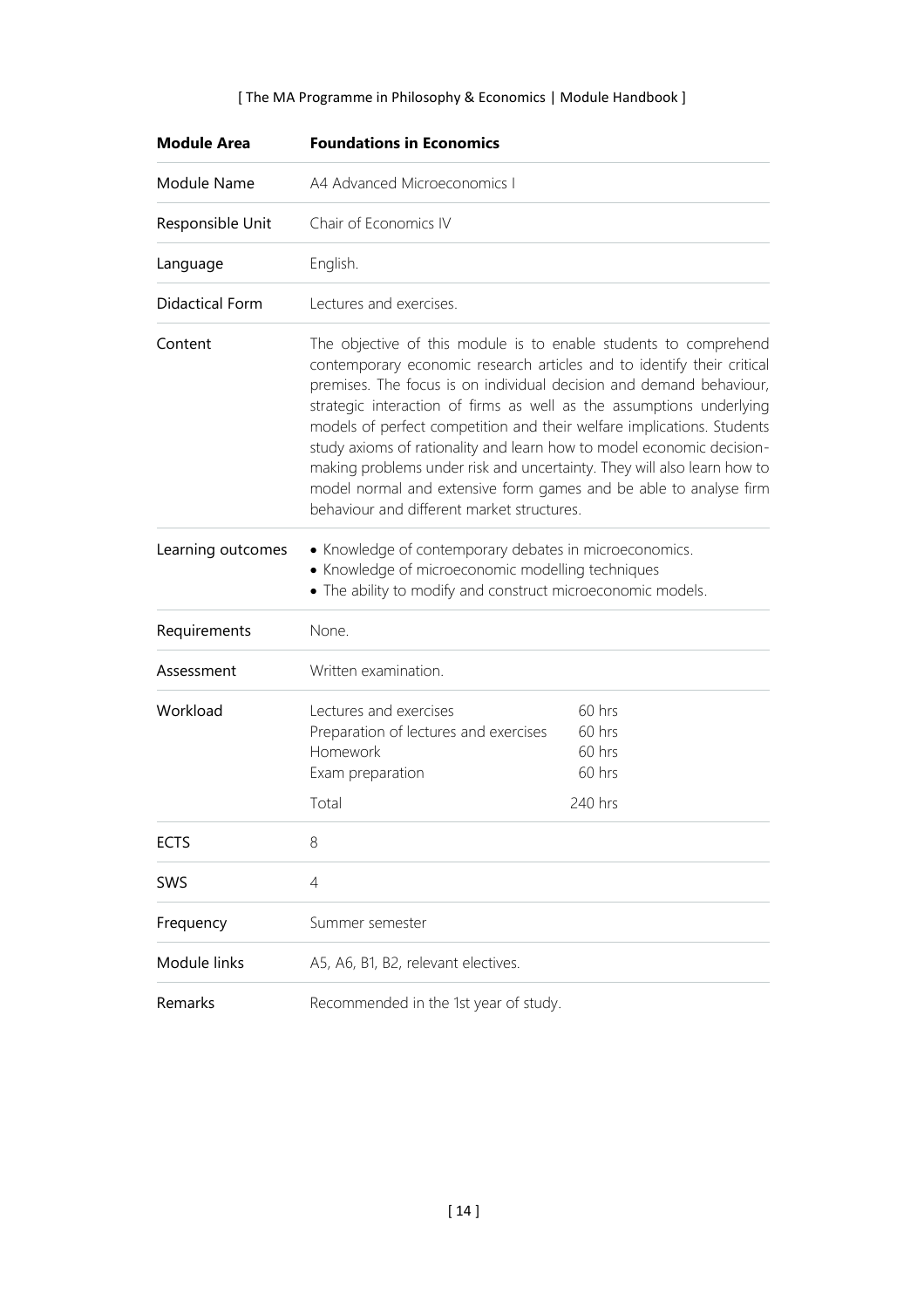| <b>Module Area</b> | <b>Foundations in Economics</b>                                                                                                                                                                                                                                                                                                                                                                                                                                                                                                                                                                                                                                                                                                                                                                                                                                                                                                                                                                                                            |                                        |
|--------------------|--------------------------------------------------------------------------------------------------------------------------------------------------------------------------------------------------------------------------------------------------------------------------------------------------------------------------------------------------------------------------------------------------------------------------------------------------------------------------------------------------------------------------------------------------------------------------------------------------------------------------------------------------------------------------------------------------------------------------------------------------------------------------------------------------------------------------------------------------------------------------------------------------------------------------------------------------------------------------------------------------------------------------------------------|----------------------------------------|
| Module Name        | A5 Advanced Macroeconomics I                                                                                                                                                                                                                                                                                                                                                                                                                                                                                                                                                                                                                                                                                                                                                                                                                                                                                                                                                                                                               |                                        |
| Responsible Unit   | Chair of Economics II                                                                                                                                                                                                                                                                                                                                                                                                                                                                                                                                                                                                                                                                                                                                                                                                                                                                                                                                                                                                                      |                                        |
| Language           | English.                                                                                                                                                                                                                                                                                                                                                                                                                                                                                                                                                                                                                                                                                                                                                                                                                                                                                                                                                                                                                                   |                                        |
| Didactical Form    | Lectures and exercises.                                                                                                                                                                                                                                                                                                                                                                                                                                                                                                                                                                                                                                                                                                                                                                                                                                                                                                                                                                                                                    |                                        |
| Content            | The objective of this module is to provide a systematic overview of<br>modern international macroeconomics. The module is theory-based<br>and aims at providing skills of analytical thinking in the context of<br>international macroeconomics. The module offers insights into both real<br>and monetary macroeconomics and emphasizes how real and<br>monetary variables interact in an international equilibrium. The module<br>is organized in four parts. Part I will concern intertemporal trade to and<br>constraints for borrowing and lending from a country's perspective. Part<br>Il introduces the concept of purchasing power and the link between<br>changes in the real exchange rate to productivity growth. Part III will<br>examine monetary issues such as the relationship between the nominal<br>interest rate, the price level, and the nominal exchange rate. Part IV<br>combines insights from the monetary and the real economy and sheds<br>light on the role of monetary policy for exchange rates and output. |                                        |
| Learning outcomes  | • Knowledge of key concepts in modern international macroeconomics.<br>• Knowledge of relationship between key macroeconomic variables in<br>an international context.<br>• Insights into scope for policy intervention to overcome international<br>economic crises                                                                                                                                                                                                                                                                                                                                                                                                                                                                                                                                                                                                                                                                                                                                                                       |                                        |
| Requirements       | None.                                                                                                                                                                                                                                                                                                                                                                                                                                                                                                                                                                                                                                                                                                                                                                                                                                                                                                                                                                                                                                      |                                        |
| Assessment         | Written examination.                                                                                                                                                                                                                                                                                                                                                                                                                                                                                                                                                                                                                                                                                                                                                                                                                                                                                                                                                                                                                       |                                        |
| Workload           | Lectures and exercises<br>Preparation of lectures and exercises<br>Exam preparation<br>Total                                                                                                                                                                                                                                                                                                                                                                                                                                                                                                                                                                                                                                                                                                                                                                                                                                                                                                                                               | 60 hrs<br>130 hrs<br>50 hrs<br>240 hrs |
| <b>ECTS</b>        | 8                                                                                                                                                                                                                                                                                                                                                                                                                                                                                                                                                                                                                                                                                                                                                                                                                                                                                                                                                                                                                                          |                                        |
| SWS                | 4                                                                                                                                                                                                                                                                                                                                                                                                                                                                                                                                                                                                                                                                                                                                                                                                                                                                                                                                                                                                                                          |                                        |
| Frequency          | Winter semester                                                                                                                                                                                                                                                                                                                                                                                                                                                                                                                                                                                                                                                                                                                                                                                                                                                                                                                                                                                                                            |                                        |
| Module links       | A4, A6, B1, B2, relevant electives.                                                                                                                                                                                                                                                                                                                                                                                                                                                                                                                                                                                                                                                                                                                                                                                                                                                                                                                                                                                                        |                                        |
| Remarks            | Recommended in the 1st year of study.                                                                                                                                                                                                                                                                                                                                                                                                                                                                                                                                                                                                                                                                                                                                                                                                                                                                                                                                                                                                      |                                        |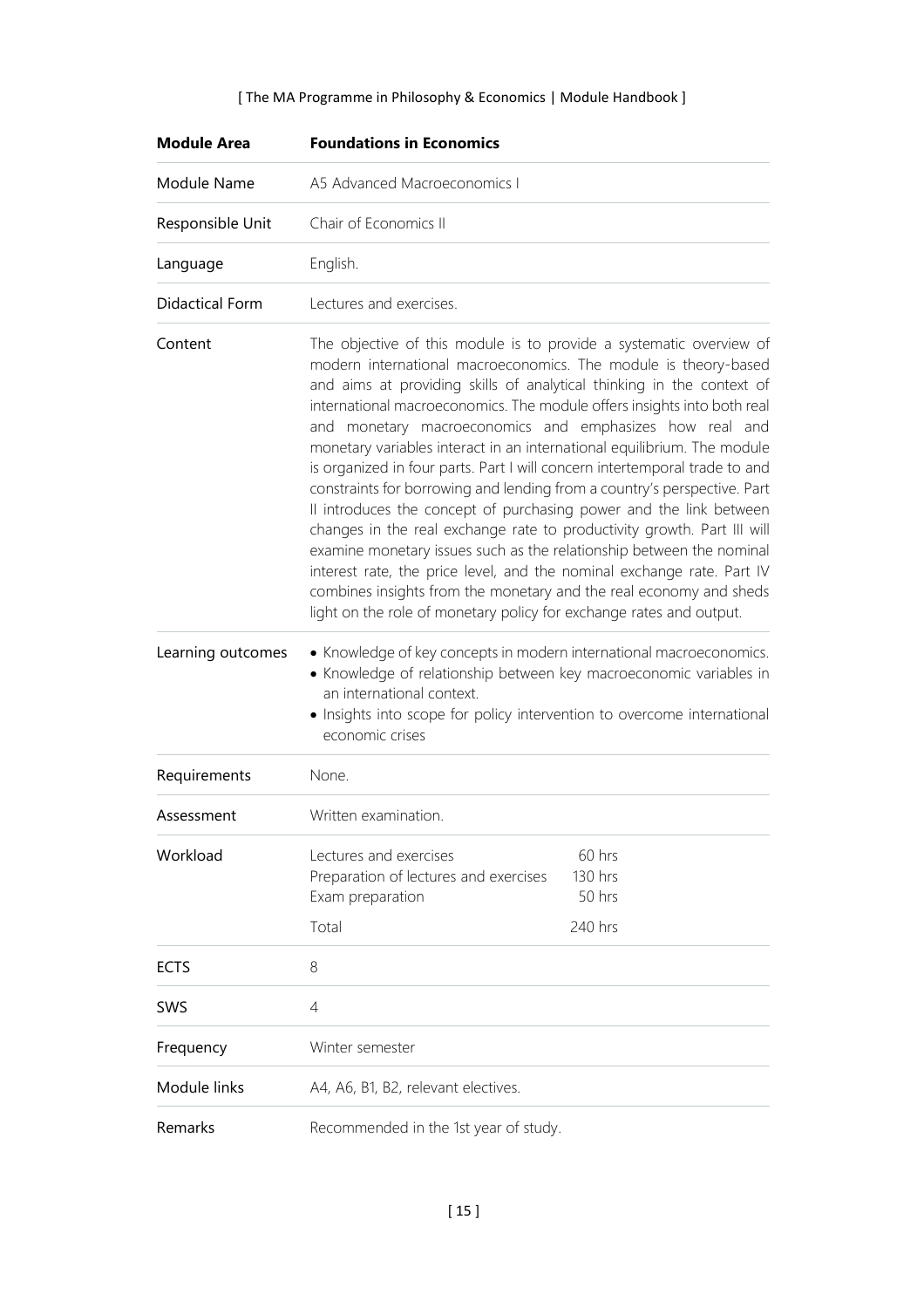| <b>Module Area</b>     | <b>Foundations in Economics</b>                                                                                                                                                                                                                                                                                                                                                                                                                                                                             |                                                  |
|------------------------|-------------------------------------------------------------------------------------------------------------------------------------------------------------------------------------------------------------------------------------------------------------------------------------------------------------------------------------------------------------------------------------------------------------------------------------------------------------------------------------------------------------|--------------------------------------------------|
| Module Name            | A6 Advanced Empirical Economics I                                                                                                                                                                                                                                                                                                                                                                                                                                                                           |                                                  |
| Responsible Unit       | Chair of Economics VI                                                                                                                                                                                                                                                                                                                                                                                                                                                                                       |                                                  |
| Language               | English.                                                                                                                                                                                                                                                                                                                                                                                                                                                                                                    |                                                  |
| <b>Didactical Form</b> | Lectures and computer-assisted exercises.                                                                                                                                                                                                                                                                                                                                                                                                                                                                   |                                                  |
| Content                | The objective of this course is to provide students with basic knowledge<br>of different estimation methods that are necessary for analysing micro-<br>and macroeconomic data. This allows for a data-based analysis of<br>economically relevant research questions. Students will learn to evaluate<br>empirical methods in light of their context-specific capabilities and<br>limitations. A special emphasis will also be put on the practical<br>application of methods by means of software packages. |                                                  |
| Learning outcomes      | · Knowledge of estimation methods: linear and non-linear least-<br>squares, maximum likelihood, generalized method of moments.<br>• The ability to implement estimators using adequate software (R)                                                                                                                                                                                                                                                                                                         |                                                  |
| Requirements           | None.                                                                                                                                                                                                                                                                                                                                                                                                                                                                                                       |                                                  |
| Assessment             | Written examination.                                                                                                                                                                                                                                                                                                                                                                                                                                                                                        |                                                  |
| Workload               | Lectures and exercises<br>Exercises<br>Lecture and exercise preparation<br>Exam preparation<br>Total                                                                                                                                                                                                                                                                                                                                                                                                        | 30 hrs<br>30 hrs<br>120 hrs<br>60 hrs<br>240 hrs |
| <b>ECTS</b>            | 8                                                                                                                                                                                                                                                                                                                                                                                                                                                                                                           |                                                  |
| SWS                    | 4                                                                                                                                                                                                                                                                                                                                                                                                                                                                                                           |                                                  |
| Frequency              | Winter semester                                                                                                                                                                                                                                                                                                                                                                                                                                                                                             |                                                  |
| Module links           | A4, A5, B1, B2, relevant electives.                                                                                                                                                                                                                                                                                                                                                                                                                                                                         |                                                  |
| Remarks                | Recommended in the 1st year of study. Students should have an<br>elementary knowledge of statistics.                                                                                                                                                                                                                                                                                                                                                                                                        |                                                  |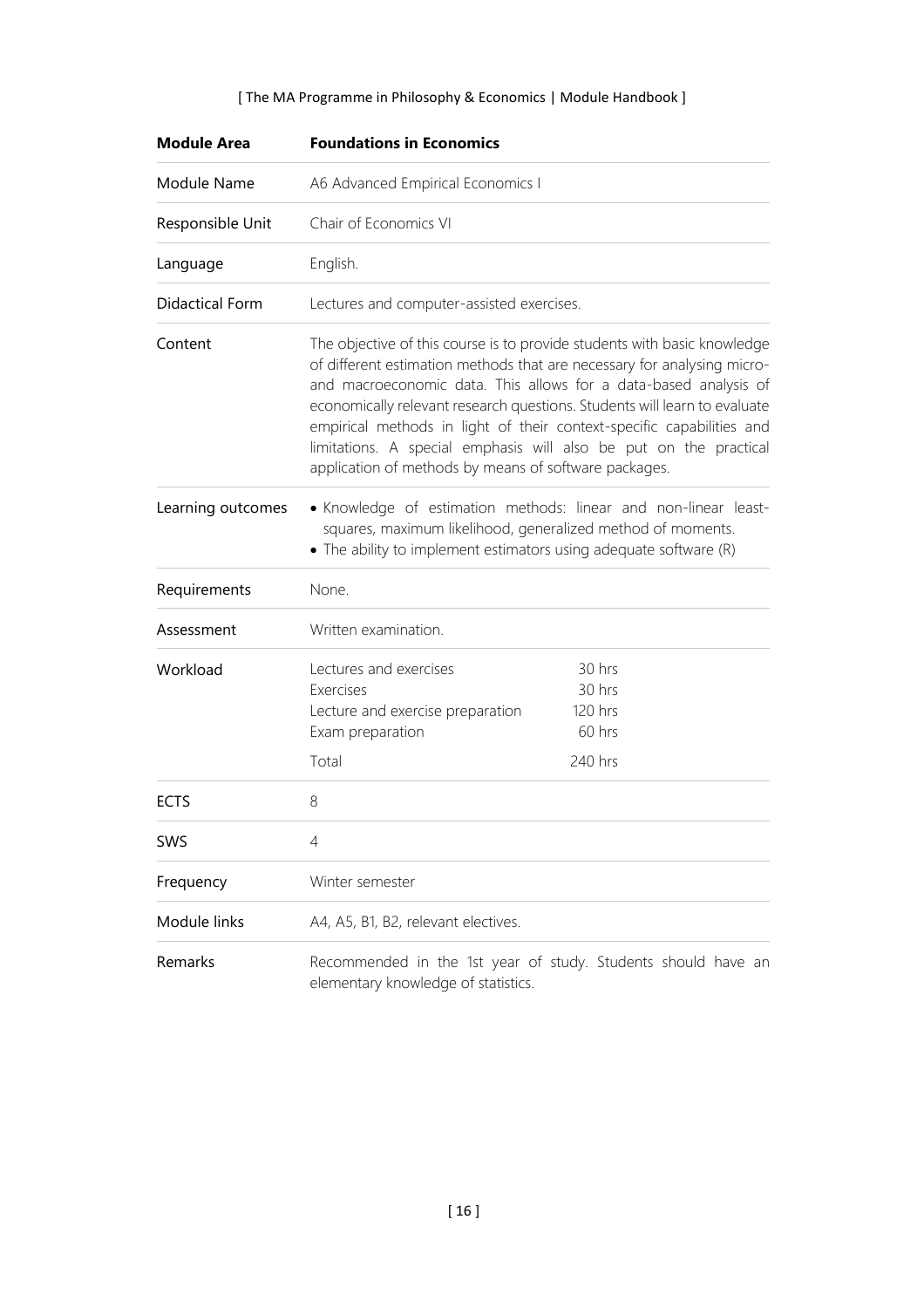#### 6. Module Area B – Integration

This module area consists of 2 compulsory modules:

- B1 Philosophy-&-Economics (Integrative) Seminar
- B2 Research Seminar

ă,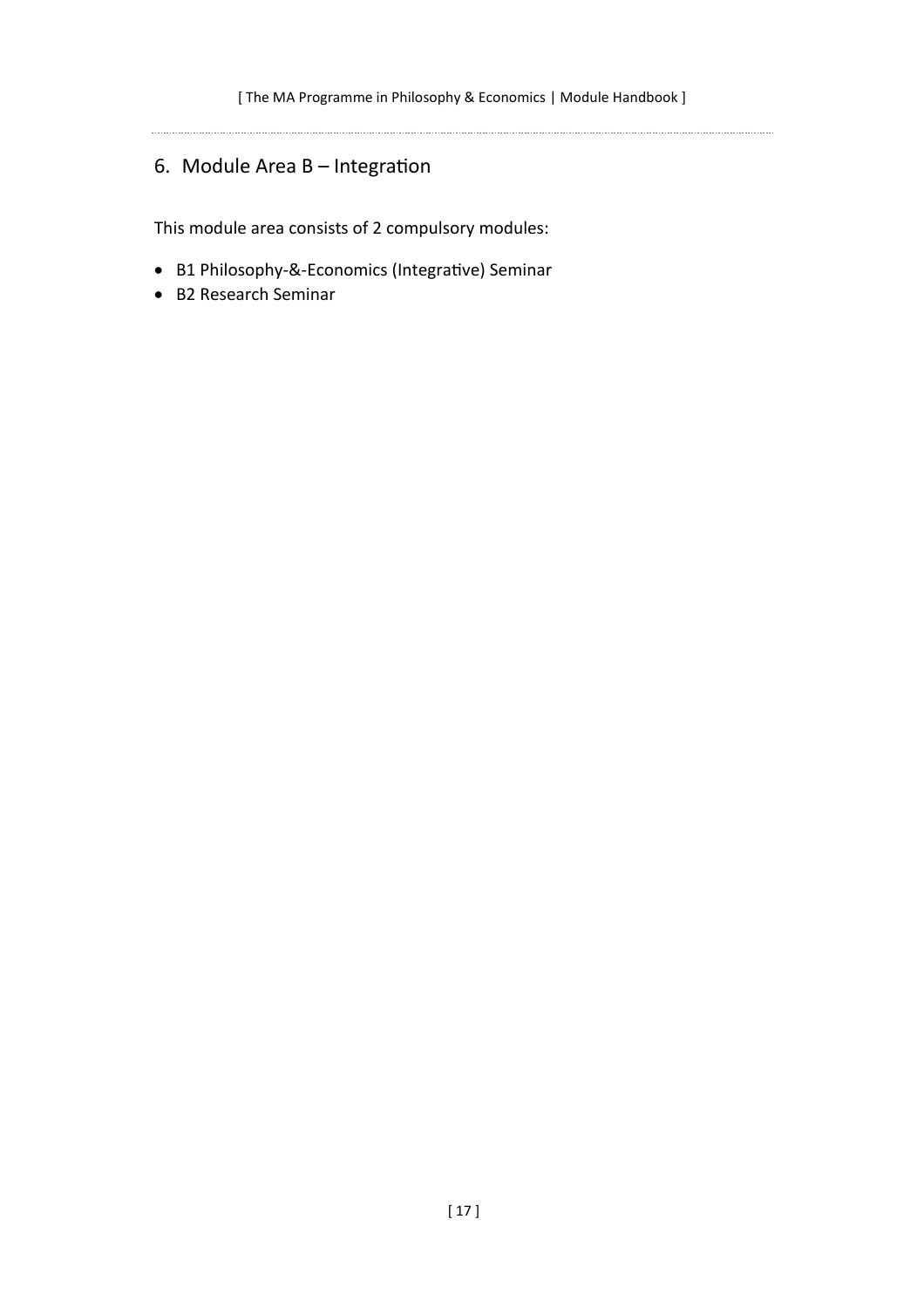| <b>Module Area</b>     | Integration                                                                                                                                                                                                                                                                                                                  |                                         |
|------------------------|------------------------------------------------------------------------------------------------------------------------------------------------------------------------------------------------------------------------------------------------------------------------------------------------------------------------------|-----------------------------------------|
| Module Name            | B1 Philosophy-&-Economics (Integrative) Seminar                                                                                                                                                                                                                                                                              |                                         |
| Responsible Unit       | Professor of Practical Philosophy<br>Chair of Economics II                                                                                                                                                                                                                                                                   |                                         |
| Language               | English.                                                                                                                                                                                                                                                                                                                     |                                         |
| <b>Didactical Form</b> | Seminar                                                                                                                                                                                                                                                                                                                      |                                         |
| Content                | This module will cover advanced methodological and normative issues<br>in economic analysis and modelling. Topics will include rationality,<br>decisions under risk and uncertainty, welfare analysis, allocation<br>mechanisms, normative evaluation of economic outcomes, the nature<br>of economic explanation.           |                                         |
| Learning outcomes      | . The ability to identify and critically evaluate the descriptive and<br>normative presuppositions in economic explanations and evaluations.<br>. The ability to independently apply normative and methodological<br>analysis in a constructive manner to the use of economics for the<br>development of policy instruments. |                                         |
| Requirements           | None.                                                                                                                                                                                                                                                                                                                        |                                         |
| Assessment             | Presentation and seminar paper.                                                                                                                                                                                                                                                                                              |                                         |
| Workload               | Lectures and seminars<br>Preparation<br>Written work<br>Total                                                                                                                                                                                                                                                                | 30 hrs<br>105 hrs<br>105 hrs<br>240 hrs |
| <b>ECTS</b>            | 8                                                                                                                                                                                                                                                                                                                            |                                         |
| SWS                    | $\overline{c}$                                                                                                                                                                                                                                                                                                               |                                         |
| Frequency              | Winter semesters                                                                                                                                                                                                                                                                                                             |                                         |
| Module links           | All modules, especially the MA thesis (D1)                                                                                                                                                                                                                                                                                   |                                         |
| Remarks                | Takes place in the 2nd year of study.                                                                                                                                                                                                                                                                                        |                                         |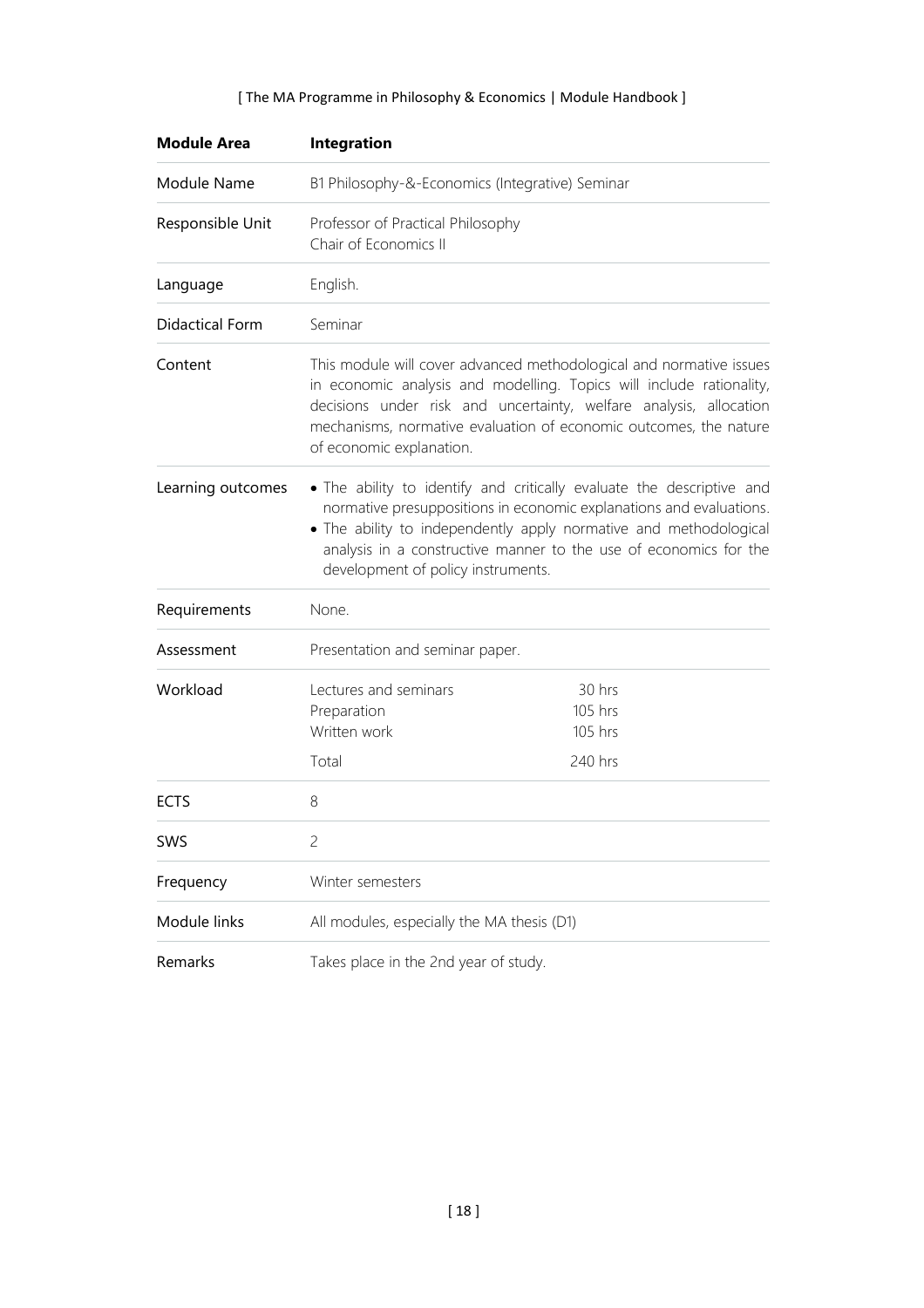| <b>Module Area</b>     | Integration                                                                                                                                                                                                                      |        |
|------------------------|----------------------------------------------------------------------------------------------------------------------------------------------------------------------------------------------------------------------------------|--------|
| Module Name            | <b>B2 Research Seminar</b>                                                                                                                                                                                                       |        |
| Responsible unit       | Departmental organisers.                                                                                                                                                                                                         |        |
| Language               | English.                                                                                                                                                                                                                         |        |
| <b>Didactical Form</b> | Seminars.                                                                                                                                                                                                                        |        |
| Content                | Presentation of current research in philosophy and economics by guest<br>speakers and members of the departments.                                                                                                                |        |
| Learning outcomes      | • Awareness of current research.<br>• Socialization into academic research.                                                                                                                                                      |        |
| Requirements           | None.                                                                                                                                                                                                                            |        |
| Assessment             | Presentation (ungraded)                                                                                                                                                                                                          |        |
| Workload               | Seminars                                                                                                                                                                                                                         | 60 hrs |
|                        | Preparation and presentation                                                                                                                                                                                                     | 60 hrs |
| <b>ECTS</b>            | $2 + 2 = 4$                                                                                                                                                                                                                      |        |
| <b>SWS</b>             | $2 + 2 = 4$                                                                                                                                                                                                                      |        |
| Frequency              | 2nd and 3rd semester of study                                                                                                                                                                                                    |        |
| Module links           | All modules, especially the MA thesis (D1)                                                                                                                                                                                       |        |
| Remarks                | Takes place in the 2nd and 3rd semester of study. Students have to<br>attend at least 20 individual research presentations from the<br>departmental research series organized by the departments of<br>philosophy and economics. |        |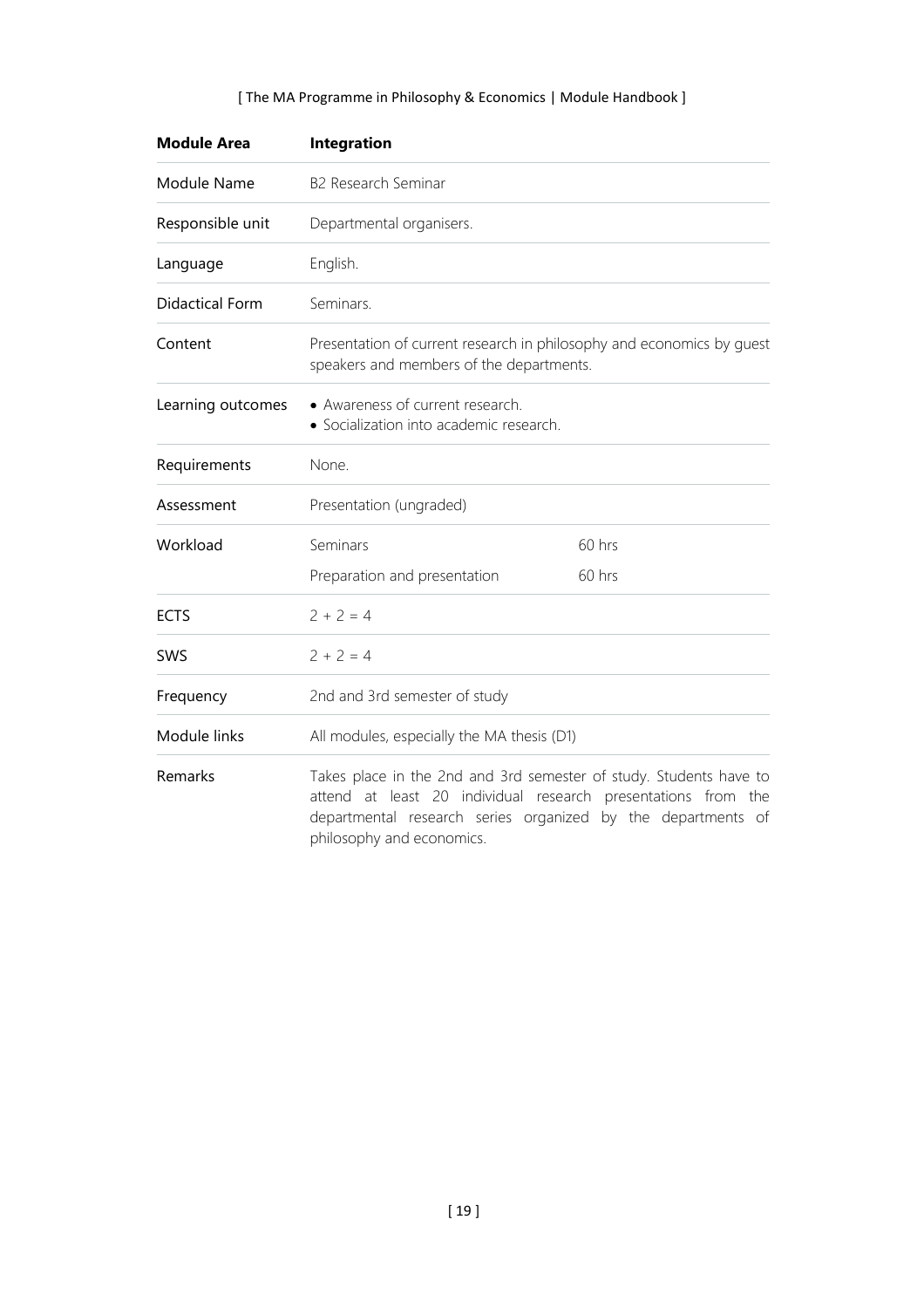#### 7. Module Area C – Specialization

This module area requires that student choose 5 *elective* modules offered by the department of Philosophy, the department of Economics, or in cognate disciplines. There is no restriction regarding the combination of modules that can be chosen, i.e., a P&E Master's student can freely decide whether to take all five modules in philosophy, all in economics, or a mixture of the disciplines described below.

- A *philosophy elective* (C1) can be *any* Master's level module with a workload of 6 ECTS that is offered by the department of Philosophy. These modules can cover the breadth of philosophical subject matters relevant to economics (for more detailed information, see below):
	- − Advanced Topics in Practical Philosophy
	- − Advanced Topics in Theoretical Philosophy and Epistemology
	- − Advanced Topics in Moral Philosophy
	- − Advanced Topics in Political Philosophy
	- − Advanced Topics in the Philosophy of Economics

Current descriptions of courses offered in each semester can be found on the [P&E Intranet.](http://intranet.pe.uni-bayreuth.de/studylists)

- An *economics elective* (C2) can be *any* Master's level module with a workload of 6 ECTS that is offered by the department of Economics. Descriptions of eligible courses can be found in the Module Handbook for the Economics (M.Sc.) programme at UBT.
- An elective in a *cognate discipline* (C3) can be *any* Master's level module with a workload of (at least) 6 ECTS that is offered by other departments and approved by the Board of Examiners (i.e., the program coordinators), e.g. in:
	- − Health Economics
	- − Business Administration
	- − History and Economics

For the acquisition of credits in cognate disciplines (i.e., disciplines relevant to philosophy and/or economics), the approval of both, the program coordinators and the respective course instructors, is required. Descriptions of courses can be found in the Module Handbooks of the respective MA programmes at UBT.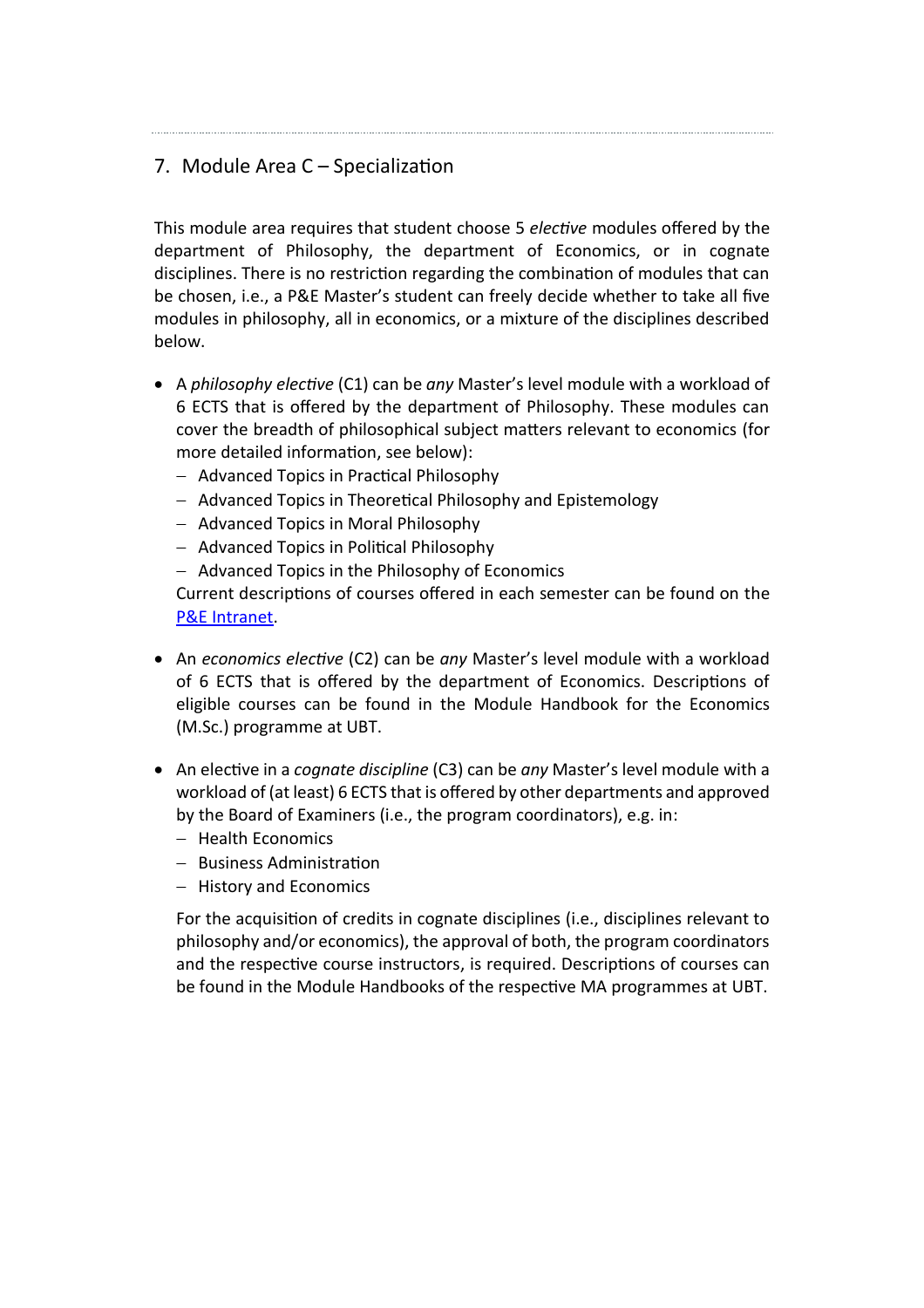| Module Area       | Specialization (C1 Philosophy electives)                                                                      |                             |
|-------------------|---------------------------------------------------------------------------------------------------------------|-----------------------------|
| Module Name       | Advanced Topics in Practical Philosophy                                                                       |                             |
| Responsible Unit  | Professor of Practical Philosophy                                                                             |                             |
| Language          | English/German.                                                                                               |                             |
| Didactical Form   | Seminar                                                                                                       |                             |
| Content           | Current topics of Practical Philosophy                                                                        |                             |
| Learning outcomes | • The ability to identify and critically evaluate and communicate topics<br>in advanced practical philosophy. |                             |
| Assessment        | One or more of the following forms of examination: Essay, presentation,<br>written exam, oral exam.           |                             |
| Workload          | Seminars<br>Preparation for seminars<br>Preparation for exam and exam                                         | 30 hrs<br>30 hrs<br>120 hrs |
|                   | Total                                                                                                         | 180 hrs                     |
| <b>ECTS</b>       | 6                                                                                                             |                             |
| SWS               | $2 - 3$                                                                                                       |                             |
| Frequency         |                                                                                                               |                             |
| Module links      | A1, A2, A3                                                                                                    |                             |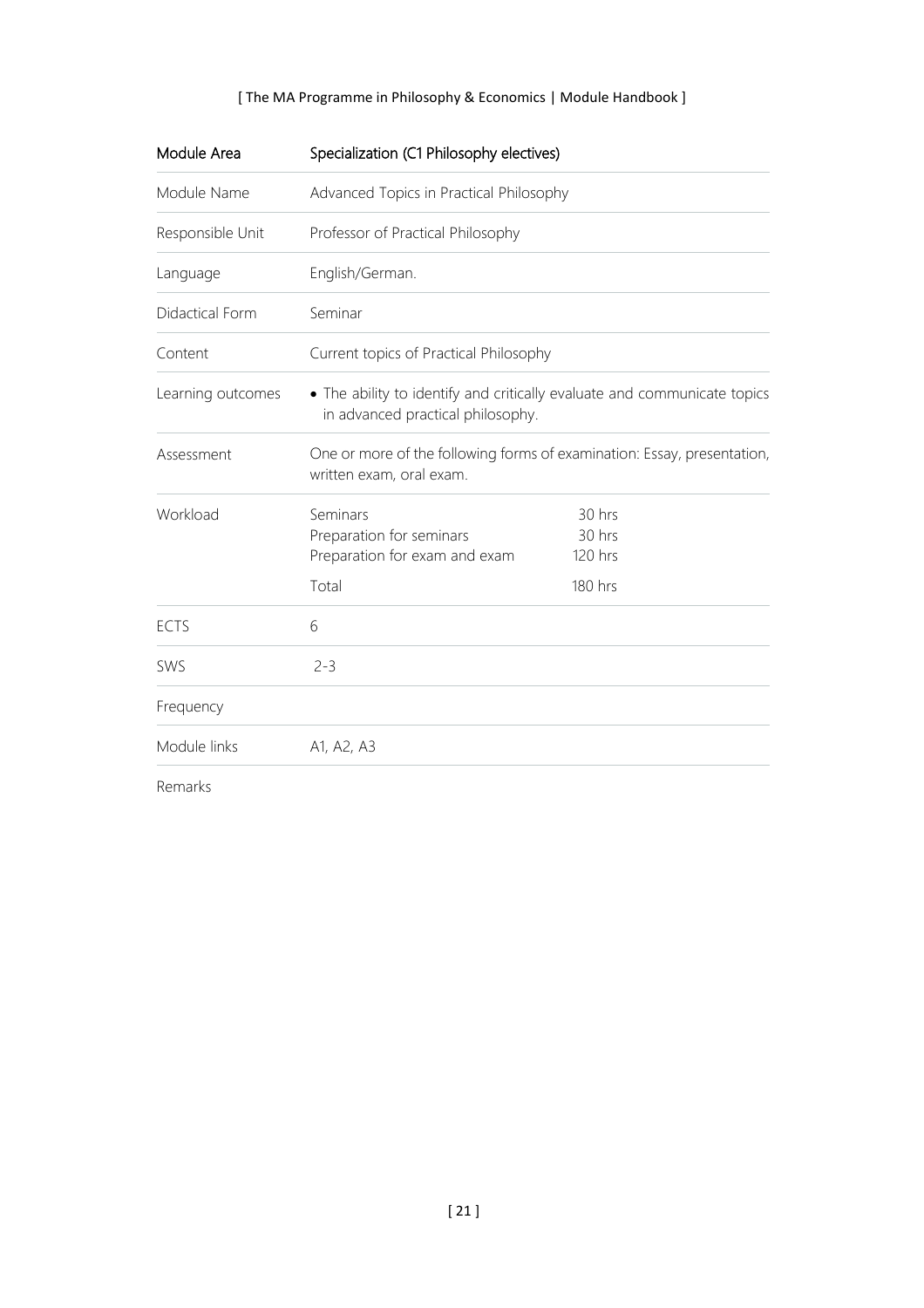| Module Area       | Specialization (C1 Philosophy electives)                                                                                         |                             |
|-------------------|----------------------------------------------------------------------------------------------------------------------------------|-----------------------------|
| Module Name       | Advanced Topics in Theoretical Philosophy and Epistemology                                                                       |                             |
| Responsible Unit  | Chair of Philosophy I, Professor of Epistemology                                                                                 |                             |
| Language          | English/German.                                                                                                                  |                             |
| Didactical Form   | Seminar                                                                                                                          |                             |
| Content           | Current topics of Theoretical Philosophy and Epistemology                                                                        |                             |
| Learning outcomes | • The ability to identify and critically evaluate and communicate topics<br>in advanced theoretical philosophy and epistemology. |                             |
| Assessment        | One or more of the following forms of examination: Essay, presentation,<br>written exam, oral exam.                              |                             |
| Workload          | Seminars<br>Preparation for seminars<br>Preparation for exam and exam                                                            | 30 hrs<br>30 hrs<br>120 hrs |
|                   | Total                                                                                                                            | 180 hrs                     |
| <b>ECTS</b>       | 6                                                                                                                                |                             |
| <b>SWS</b>        | $2 - 3$                                                                                                                          |                             |
| Frequency         |                                                                                                                                  |                             |
| Module links      | A1, A2, A3                                                                                                                       |                             |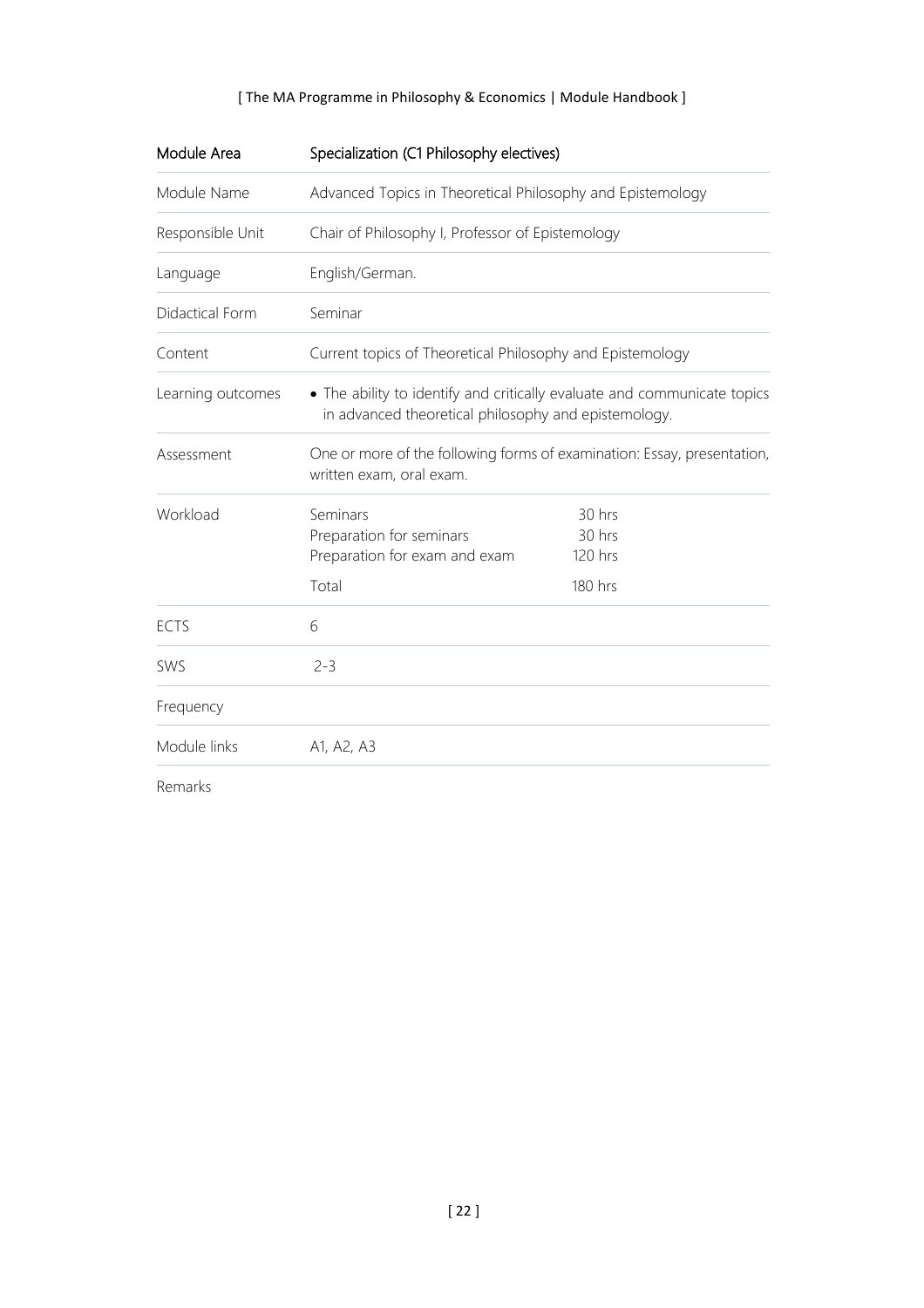| Module Area       | Specialization (C1 Philosophy electives)                                                            |         |  |
|-------------------|-----------------------------------------------------------------------------------------------------|---------|--|
| Module Name       | Advanced Topics in Moral Philosophy                                                                 |         |  |
| Responsible Unit  | Chair of Ethics                                                                                     |         |  |
| Language          | English/German.                                                                                     |         |  |
| Didactical Form   | Seminar                                                                                             |         |  |
| Content           | Current topics of Moral Philosophy                                                                  |         |  |
| Learning outcomes | • The ability to identify and critically evaluate and communicate topics<br>in moral philosophy.    |         |  |
| Assessment        | One or more of the following forms of examination: Essay, presentation,<br>written exam, oral exam. |         |  |
| Workload          | Seminars                                                                                            | 30 hrs  |  |
|                   | Preparation for seminars                                                                            | 30 hrs  |  |
|                   | Preparation for exam and exam                                                                       | 120 hrs |  |
|                   | Total                                                                                               | 180 hrs |  |
| <b>ECTS</b>       | 6                                                                                                   |         |  |
| SWS               | $2 - 3$                                                                                             |         |  |
| Frequency         |                                                                                                     |         |  |
| Module links      | A1, A2, A3                                                                                          |         |  |
|                   |                                                                                                     |         |  |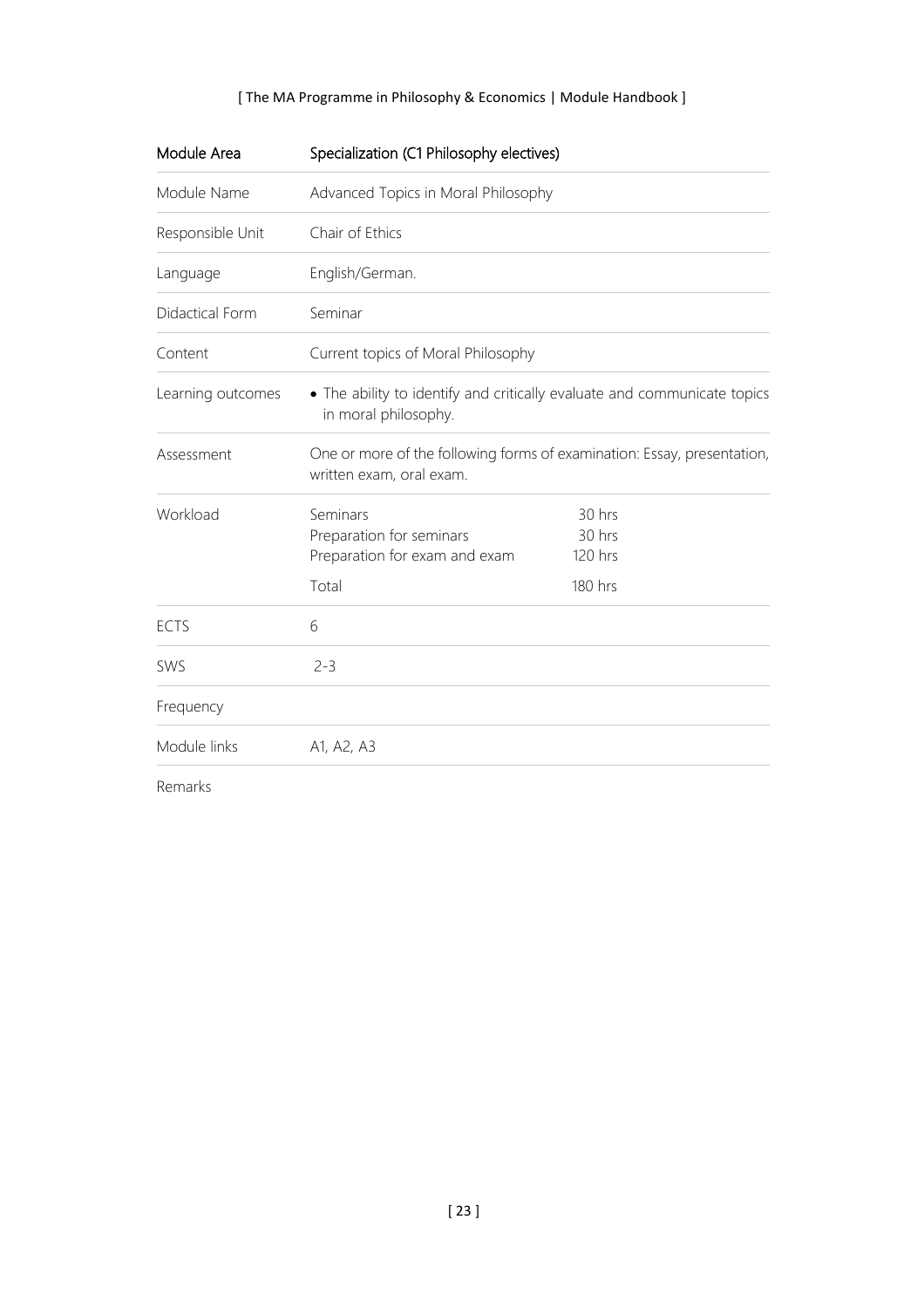| Module Area       | Specialization (C1 Philosophy electives)                                                            |         |
|-------------------|-----------------------------------------------------------------------------------------------------|---------|
| Module Name       | Advanced Topics in Political Philosophy                                                             |         |
| Responsible Unit  | Professor of Political Philosophy                                                                   |         |
| Language          | English/German.                                                                                     |         |
| Didactical Form   | Seminar                                                                                             |         |
| Content           | Current topics of Political Philosophy                                                              |         |
| Learning outcomes | The ability to identify and critically evaluate and communicate topics in<br>political philosophy.  |         |
| Assessment        | One or more of the following forms of examination: Essay, presentation,<br>written exam, oral exam. |         |
| Workload          | Seminars                                                                                            | 30 hrs  |
|                   | Preparation for seminars                                                                            | 30 hrs  |
|                   | Preparation for exam and exam                                                                       | 120 hrs |
|                   | Total                                                                                               | 180 hrs |
| <b>ECTS</b>       | 6                                                                                                   |         |
| SWS               | $2 - 3$                                                                                             |         |
| Frequency         |                                                                                                     |         |
| Module links      | A1, A2, A3                                                                                          |         |
|                   |                                                                                                     |         |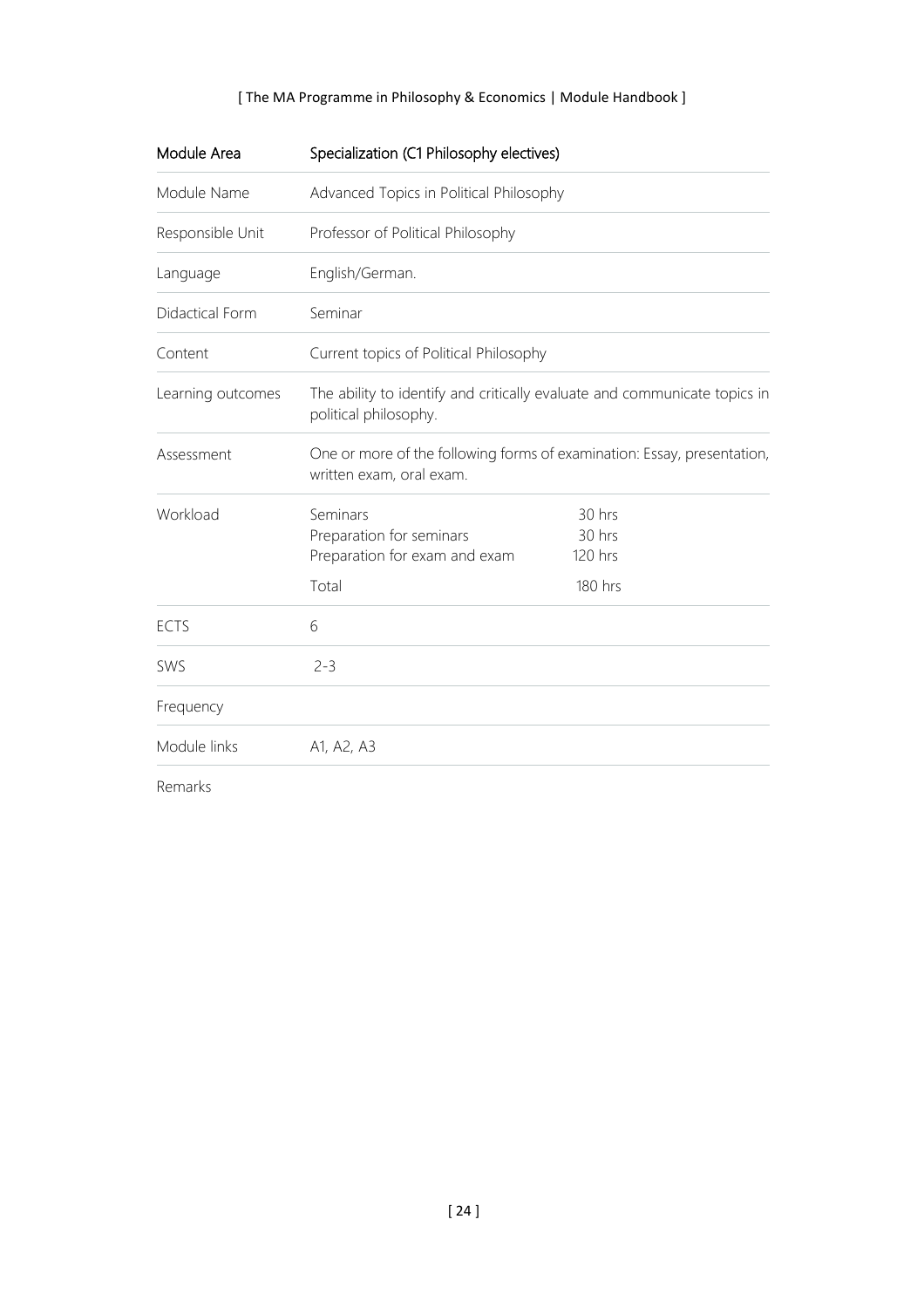| Specialization (C1 Philosophy electives)                                                                    |                               |
|-------------------------------------------------------------------------------------------------------------|-------------------------------|
| Advanced Topics in the Philosophy of Economics                                                              |                               |
| Junior Professor for the Philosophy of Economics                                                            |                               |
| English/German.                                                                                             |                               |
| Seminar                                                                                                     |                               |
| Current topics of the Philosophy of Economics                                                               |                               |
| • The ability to identify and critically evaluate and communicate topics<br>in the philosophy of economics. |                               |
| One or more of the following forms of examination: Essay, presentation,<br>written exam, oral exam.         |                               |
| Seminars<br>Preparation for seminars                                                                        | 30 hrs<br>30 hrs<br>120 hrs   |
| Total                                                                                                       | 180 hrs                       |
| 6                                                                                                           |                               |
| $2 - 3$                                                                                                     |                               |
|                                                                                                             |                               |
| A1, A2, A3                                                                                                  |                               |
|                                                                                                             | Preparation for exam and exam |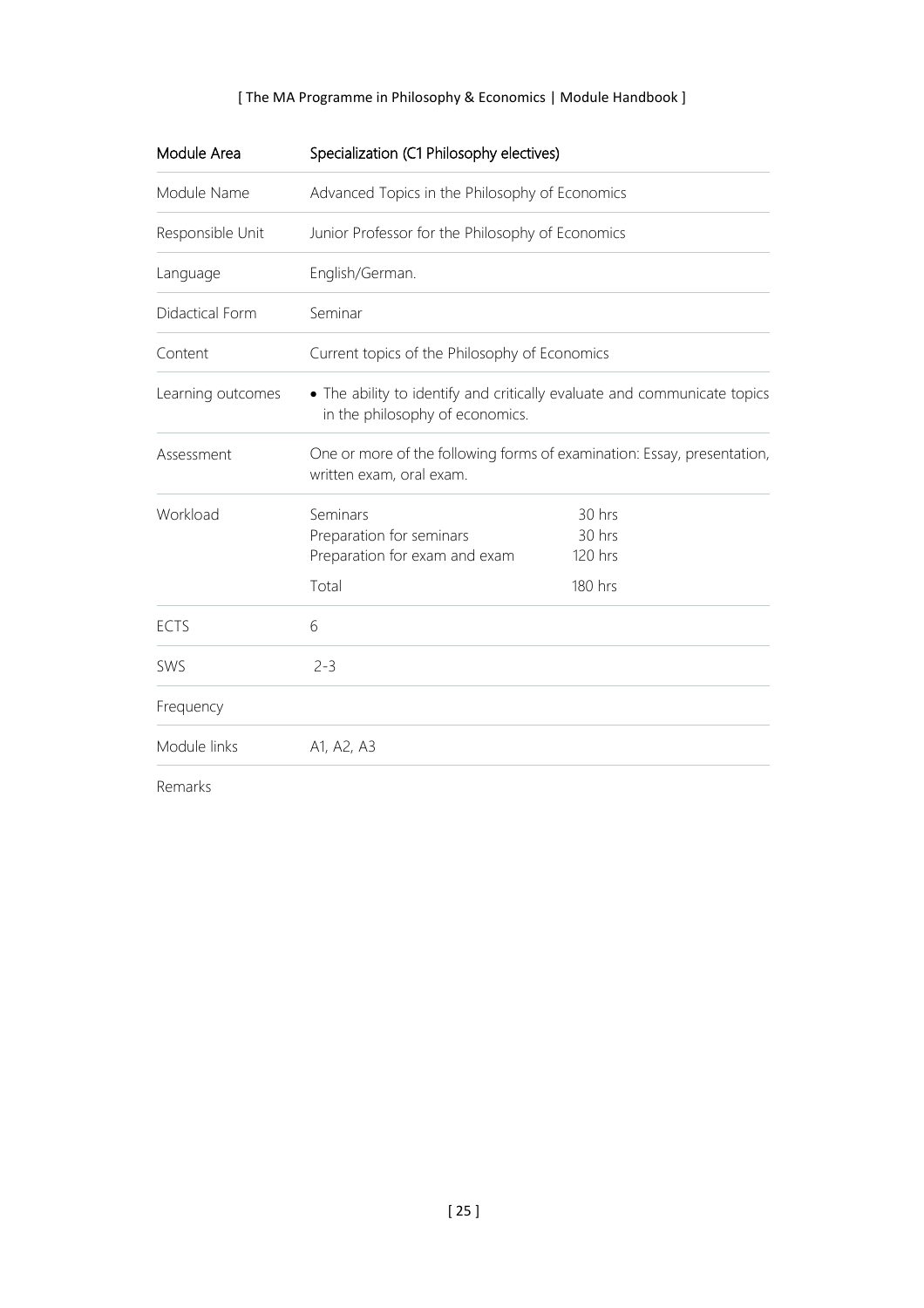#### 8. Module Area D – Master Thesis

The module area comprises 2 compulsory modules:

• D1 MA thesis (28 ECTS).

..........................

• D2 Thesis Seminar (2 ECTS, ungraded).

In their MA thesis (D1), students demonstrate their ability to undertake sustained, independent, and specialized research. The thesis is accompanied by the Thesis Seminar (D2).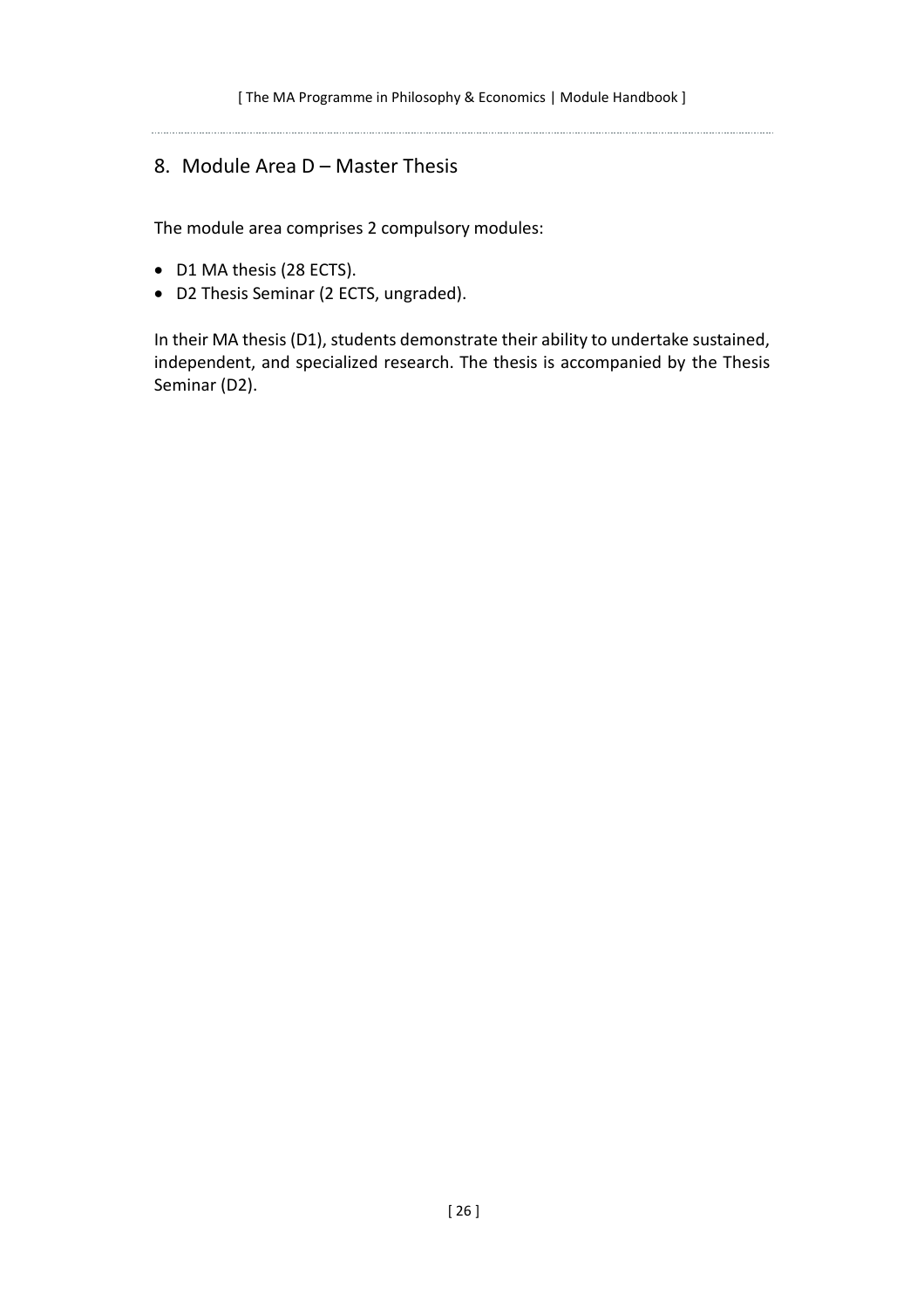| <b>Module Area</b>     | <b>Master Thesis</b>                                                                                                                                                                                                                                                                                                                                                            |  |
|------------------------|---------------------------------------------------------------------------------------------------------------------------------------------------------------------------------------------------------------------------------------------------------------------------------------------------------------------------------------------------------------------------------|--|
| Module Name            | D1 Master Thesis                                                                                                                                                                                                                                                                                                                                                                |  |
| Responsible Unit       | P&E MA examination board                                                                                                                                                                                                                                                                                                                                                        |  |
| Language               | English.                                                                                                                                                                                                                                                                                                                                                                        |  |
| <b>Didactical Form</b> | Independent research, supervision.                                                                                                                                                                                                                                                                                                                                              |  |
| Content                | The aim of the MA thesis is for students to develop and exercise their<br>ability to undertake independent and specialized research in a<br>concentrated manner over a sustained period of time. The thesis topic<br>can be in any subject in philosophy or economics or their intersection<br>that can be supervised by any P&E teaching staff.                                |  |
| Learning outcomes      | • The ability to determine, chose, and structure concrete problems.<br>· Presentation, justification, and application for the choice of a<br>methodology to study the chosen problem.<br>• The ability to formulate original solutions for a concrete problem.<br>. The ability to communicate research results in accordance with<br>current international academic standards. |  |
| Requirements           | Successful completion of all foundation and elective modules.                                                                                                                                                                                                                                                                                                                   |  |
| Assessment             | A thesis of between 25,000-30,000 words or its equivalent (100%).                                                                                                                                                                                                                                                                                                               |  |
| Workload               | Independent research<br>840 hrs / 6 months.                                                                                                                                                                                                                                                                                                                                     |  |
| <b>ECTS</b>            | 28                                                                                                                                                                                                                                                                                                                                                                              |  |
| Frequency              |                                                                                                                                                                                                                                                                                                                                                                                 |  |
| Module links           | D <sub>2</sub>                                                                                                                                                                                                                                                                                                                                                                  |  |
| Remarks                | Recommended in the 4th semester of study. Students have to<br>participate in the Thesis Seminar in order to complete their thesis.                                                                                                                                                                                                                                              |  |